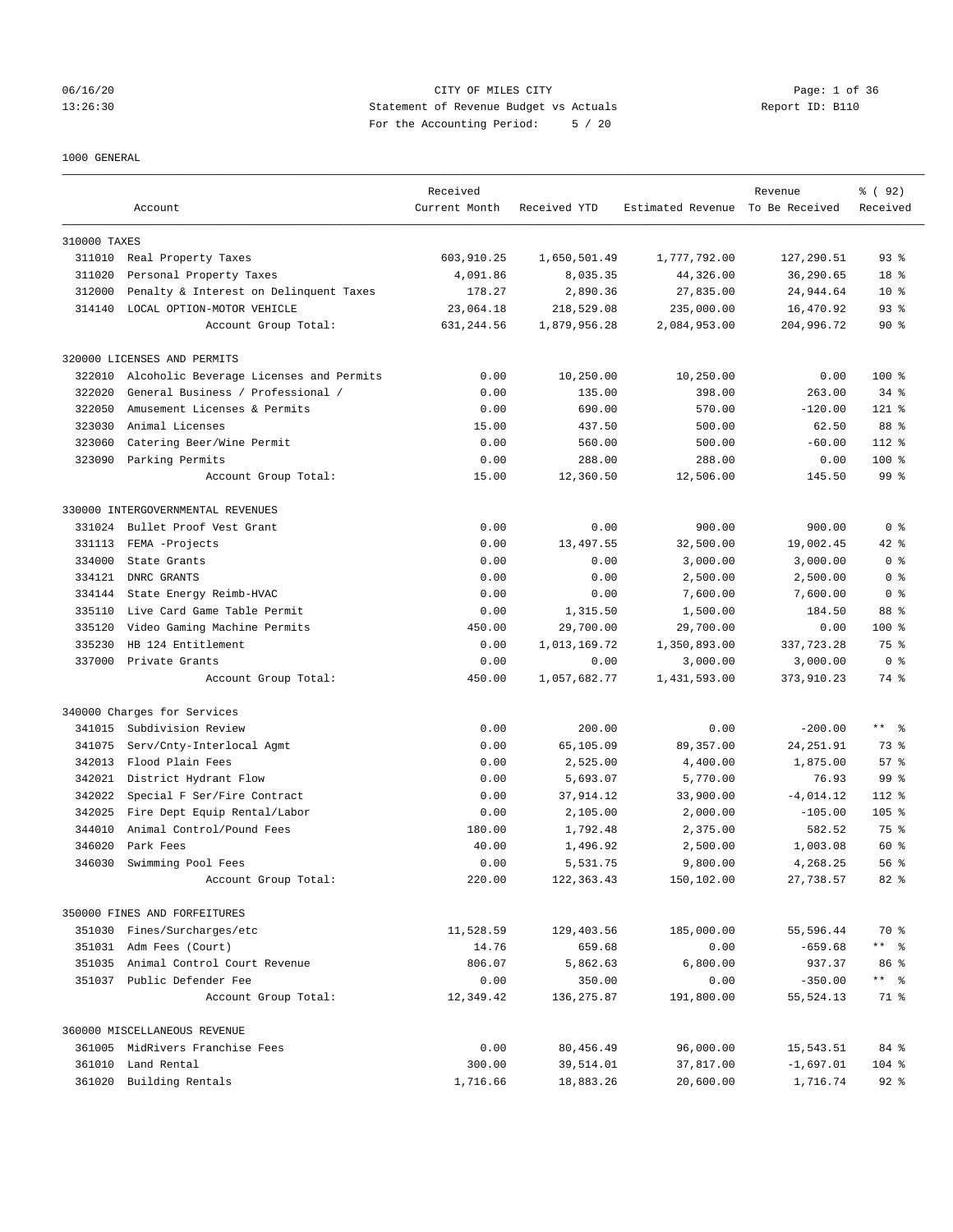## 06/16/20 CITY OF MILES CITY Page: 2 of 36 13:26:30 Statement of Revenue Budget vs Actuals Report ID: B110 For the Accounting Period: 5 / 20

#### 1000 GENERAL

|        |                                       | Received      |              |                   | Revenue        | 8 (92)         |
|--------|---------------------------------------|---------------|--------------|-------------------|----------------|----------------|
|        | Account                               | Current Month | Received YTD | Estimated Revenue | To Be Received | Received       |
| 362020 | MISC REVENUE                          | 511.00        | 14,224.94    | 5,994.00          | $-8, 230.94$   | $237$ $%$      |
| 365000 | Contributions and Donations           | 0.00          | 1,195.60     | 0.00              | $-1, 195.60$   | $***$ $=$      |
| 365014 | Denton Field Project/2015             | 0.00          | $-450.00$    | 0.00              | 450.00         | $***$ $ -$     |
| 366040 | Misc.-BHS                             | 0.00          | 0.00         | 900.00            | 900.00         | 0 <sup>8</sup> |
| 367000 | Sale of Junk or Salvage               | 0.00          | 0.00         | 4,100.00          | 4,100.00       | 0 <sup>8</sup> |
|        | Account Group Total:                  | 2,527.66      | 153,824.30   | 165,411.00        | 11,586.70      | 93%            |
|        | 370000 INVESTMENT EARNINGS            |               |              |                   |                |                |
| 371010 | Investment Earnings                   | 2,172.11      | 10,348.60    | 11,000.00         | 651.40         | $94$ $%$       |
|        | Account Group Total:                  | 2,172.11      | 10,348.60    | 11,000.00         | 651.40         | $94$ %         |
|        | 380000 OTHER FINANCING SOURCES        |               |              |                   |                |                |
| 382020 | Compensation for Loss of Fixed Assets | 0.00          | 0.00         | 48,100.00         | 48,100.00      | 0 <sup>8</sup> |
| 383000 | Interfund Operating Transfer          | 19,211.00     | 433,655.40   | 610,038.00        | 176,382.60     | 71 %           |
|        | Account Group Total:                  | 19,211.00     | 433,655.40   | 658,138.00        | 224,482.60     | 66 %           |
|        | Total:<br>Fund                        | 668,189.75    | 3,806,467.15 | 4,705,503.00      | 899,035.85     | 81 %           |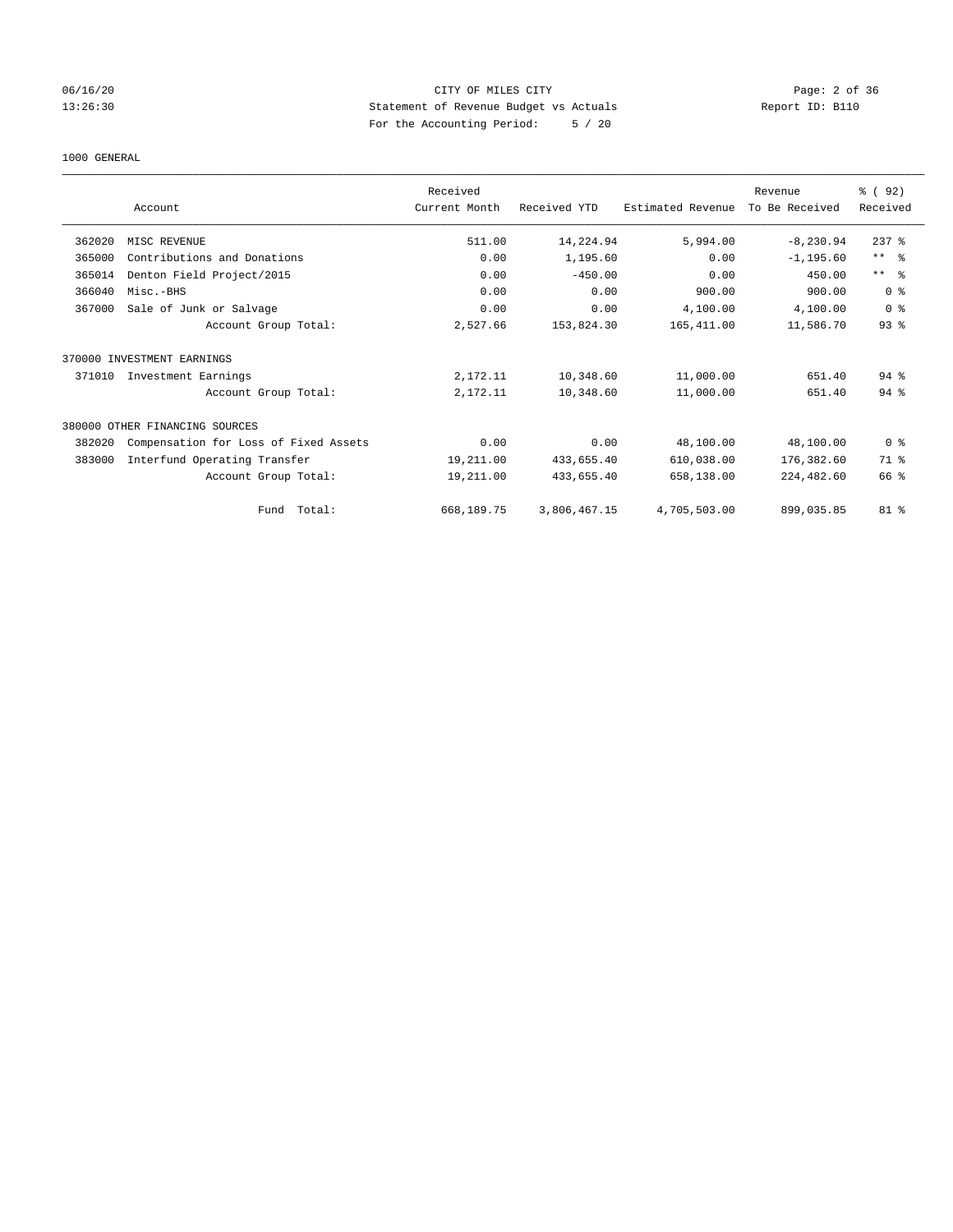# 06/16/20 CITY OF MILES CITY Page: 3 of 36 13:26:30 Statement of Revenue Budget vs Actuals Report ID: B110 For the Accounting Period: 5 / 20

#### 2220 LIBRARY

|        |                                   | Received      |              |                   | Revenue        | % (92)              |
|--------|-----------------------------------|---------------|--------------|-------------------|----------------|---------------------|
|        | Account                           | Current Month | Received YTD | Estimated Revenue | To Be Received | Received            |
|        | 340000 Charges for Services       |               |              |                   |                |                     |
| 341075 | Serv/Cnty-Interlocal Agmt         | 0.00          | 0.00         | 41,015.00         | 41,015.00      | 0 <sup>8</sup>      |
| 346070 | Library Fees                      | 118.00        | 1,654.81     | 4,000.00          | 2,345.19       | 41 %                |
| 346074 | Book Sales                        | 15.00         | 52.80        | 400.00            | 347.20         | 13 <sup>8</sup>     |
|        | Account Group Total:              | 133.00        | 1,707.61     | 45, 415.00        | 43,707.39      | 4%                  |
|        | 360000 MISCELLANEOUS REVENUE      |               |              |                   |                |                     |
| 365035 | Donation-Library Board of Trustee | 236.00        | 6,422.64     | 0.00              | $-6,422.64$    | $***$ $\frac{6}{5}$ |
|        | Account Group Total:              | 236.00        | 6,422.64     | 0.00              | $-6, 422.64$   | $***$ $\frac{6}{5}$ |
|        | 380000 OTHER FINANCING SOURCES    |               |              |                   |                |                     |
| 383000 | Interfund Operating Transfer      | 25,445.00     | 279,895.00   | 305, 344.00       | 25,449.00      | $92$ $%$            |
|        | Account Group Total:              | 25,445.00     | 279,895.00   | 305, 344.00       | 25,449.00      | $92$ $%$            |
|        | Fund Total:                       | 25,814.00     | 288,025.25   | 350,759.00        | 62,733.75      | $82$ $%$            |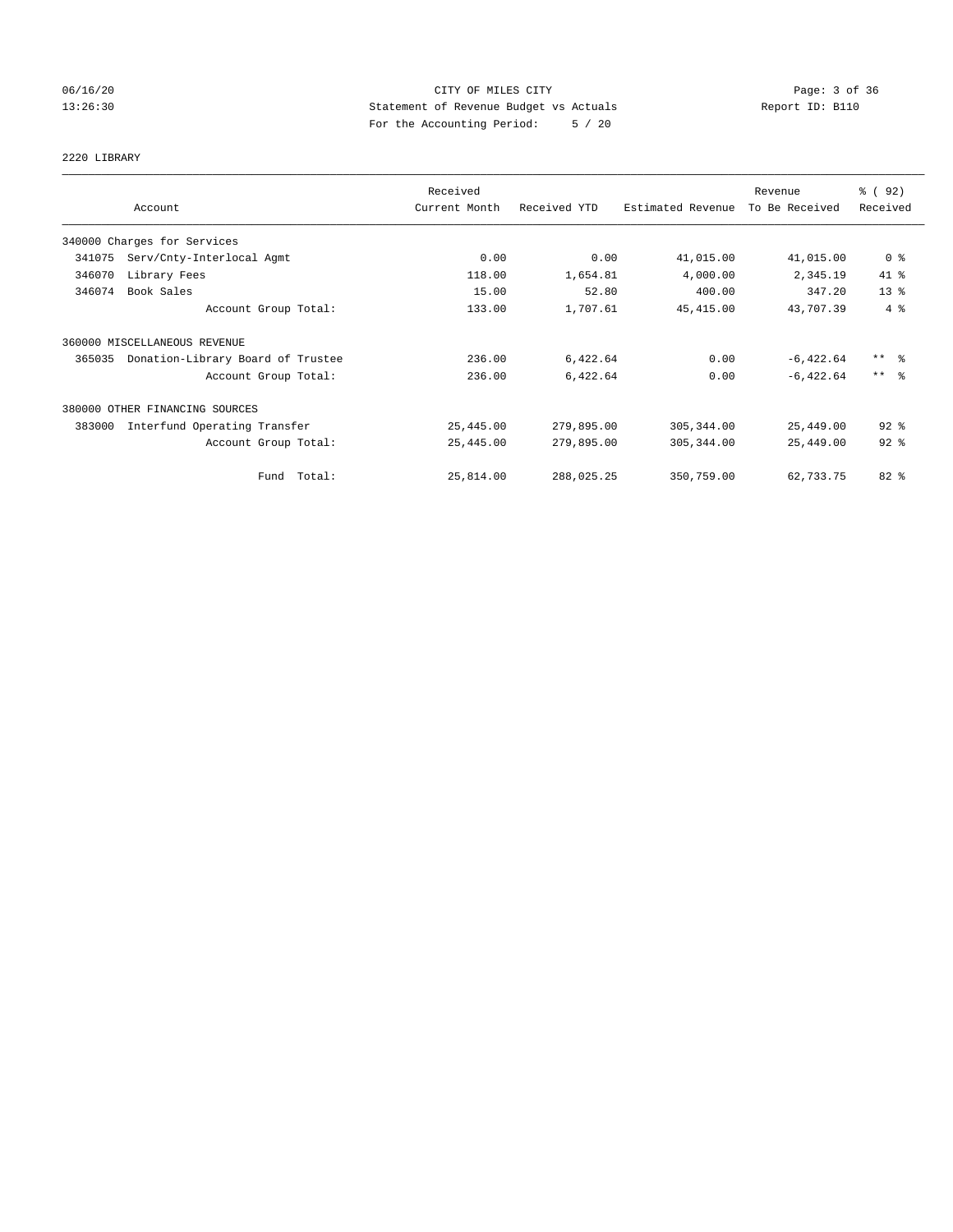## 06/16/20 CITY OF MILES CITY Page: 4 of 36 13:26:30 Statement of Revenue Budget vs Actuals Report ID: B110 For the Accounting Period: 5 / 20

2260 EMERGENCY DISASTER

|              | Account                                | Received<br>Current Month | Received YTD | Estimated Revenue | Revenue<br>To Be Received | % ( 92 )<br>Received |
|--------------|----------------------------------------|---------------------------|--------------|-------------------|---------------------------|----------------------|
| 310000 TAXES |                                        |                           |              |                   |                           |                      |
| 311010       | Real Property Taxes                    | 4.91                      | 183.14       | 500.00            | 316.86                    | 378                  |
| 311020       | Personal Property Taxes                | 0.21                      | 40.22        | 50.00             | 9.78                      | $80*$                |
| 312000       | Penalty & Interest on Delinquent Taxes | 1.71                      | 27.54        | 0.00              | $-27.54$                  | ** %                 |
|              | Account Group Total:                   | 6.83                      | 250.90       | 550.00            | 299.10                    | $46*$                |
|              | Total:<br>Fund                         | 6.83                      | 250.90       | 550.00            | 299.10                    | $46*$                |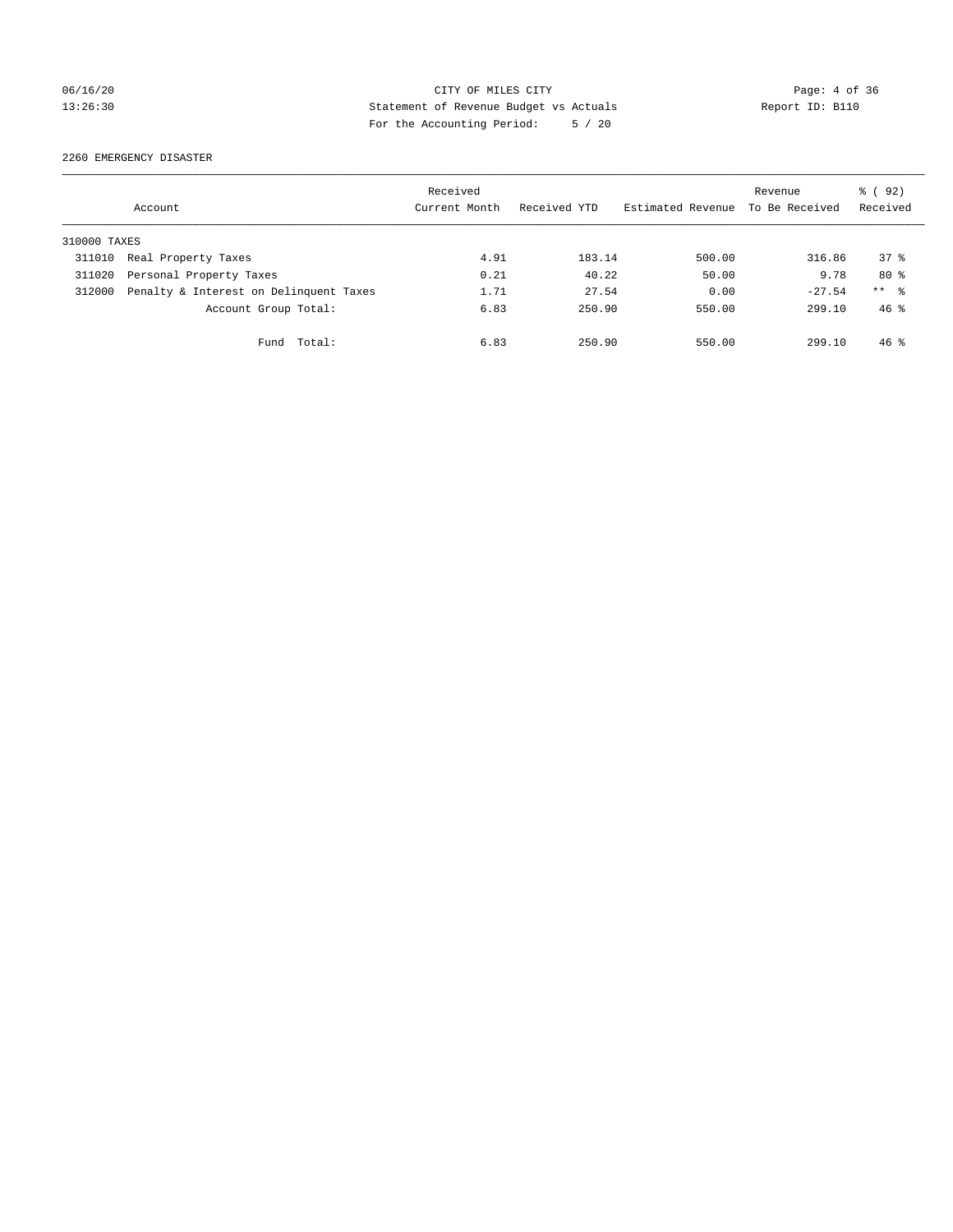# 06/16/20 CITY OF MILES CITY Page: 5 of 36 13:26:30 Statement of Revenue Budget vs Actuals Report ID: B110 For the Accounting Period: 5 / 20

2270 Health

| Account                                | Received<br>Current Month | Received YTD | Estimated Revenue | Revenue<br>To Be Received | 8 (92)<br>Received |
|----------------------------------------|---------------------------|--------------|-------------------|---------------------------|--------------------|
| 380000 OTHER FINANCING SOURCES         |                           |              |                   |                           |                    |
| Interfund Operating Transfer<br>383000 | 0.00                      | 11,500.00    | 11,500.00         | 0.00                      | $100*$             |
| Account Group Total:                   | 0.00                      | 11,500.00    | 11,500.00         | 0.00                      | $100*$             |
| Total:<br>Fund                         | 0.00                      | 11,500.00    | 11,500.00         | 0.00                      | $100*$             |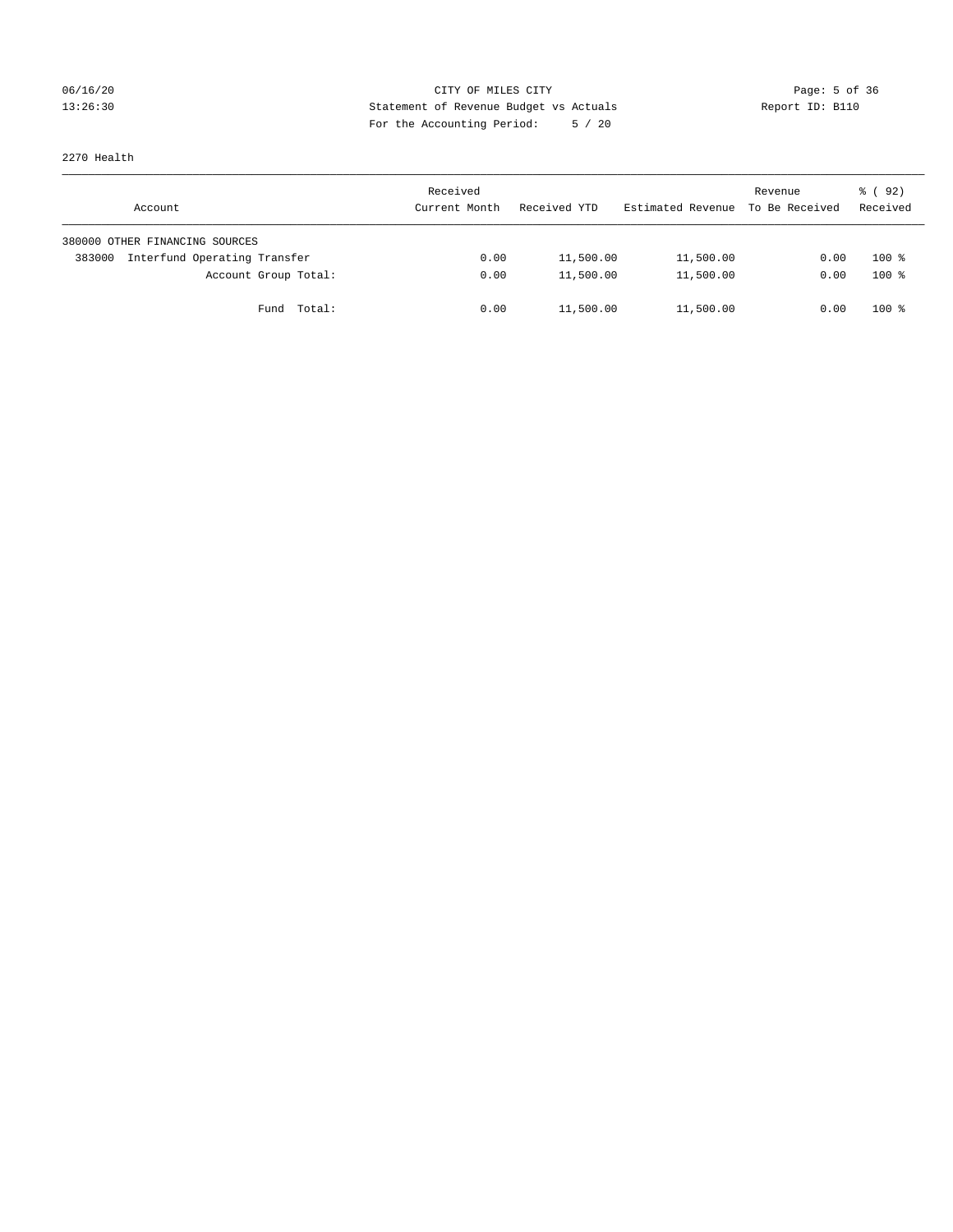# 06/16/20 CITY OF MILES CITY Page: 6 of 36 13:26:30 Statement of Revenue Budget vs Actuals Report ID: B110 For the Accounting Period: 5 / 20

2310 TIFD-Downtown

|              | Account                                | Received<br>Current Month | Received YTD | Estimated Revenue | Revenue<br>To Be Received | % (92)<br>Received |
|--------------|----------------------------------------|---------------------------|--------------|-------------------|---------------------------|--------------------|
| 310000 TAXES |                                        |                           |              |                   |                           |                    |
| 311010       | Real Property Taxes                    | 27,567.32                 | 80,166.80    | 76,817.00         | $-3,349.80$               | $104$ %            |
| 311020       | Personal Property Taxes                | 347.45                    | 535.84       | 10,000.00         | 9,464.16                  | 5 <sup>8</sup>     |
| 312000       | Penalty & Interest on Delinquent Taxes | 7.78                      | 66.11        | 0.00              | $-66.11$                  | $***$ $\approx$    |
|              | Account Group Total:                   | 27,922.55                 | 80,768.75    | 86,817.00         | 6,048.25                  | 93%                |
|              | 370000 INVESTMENT EARNINGS             |                           |              |                   |                           |                    |
| 371010       | Investment Earnings                    | 621.33                    | 1,756.51     | 0.00              | $-1,756.51$               | ** 8               |
|              | Account Group Total:                   | 621.33                    | 1,756.51     | 0.00              | $-1,756.51$               | $***$ $\approx$    |
|              | Fund Total:                            | 28,543.88                 | 82,525.26    | 86,817.00         | 4,291.74                  | 95 <sup>8</sup>    |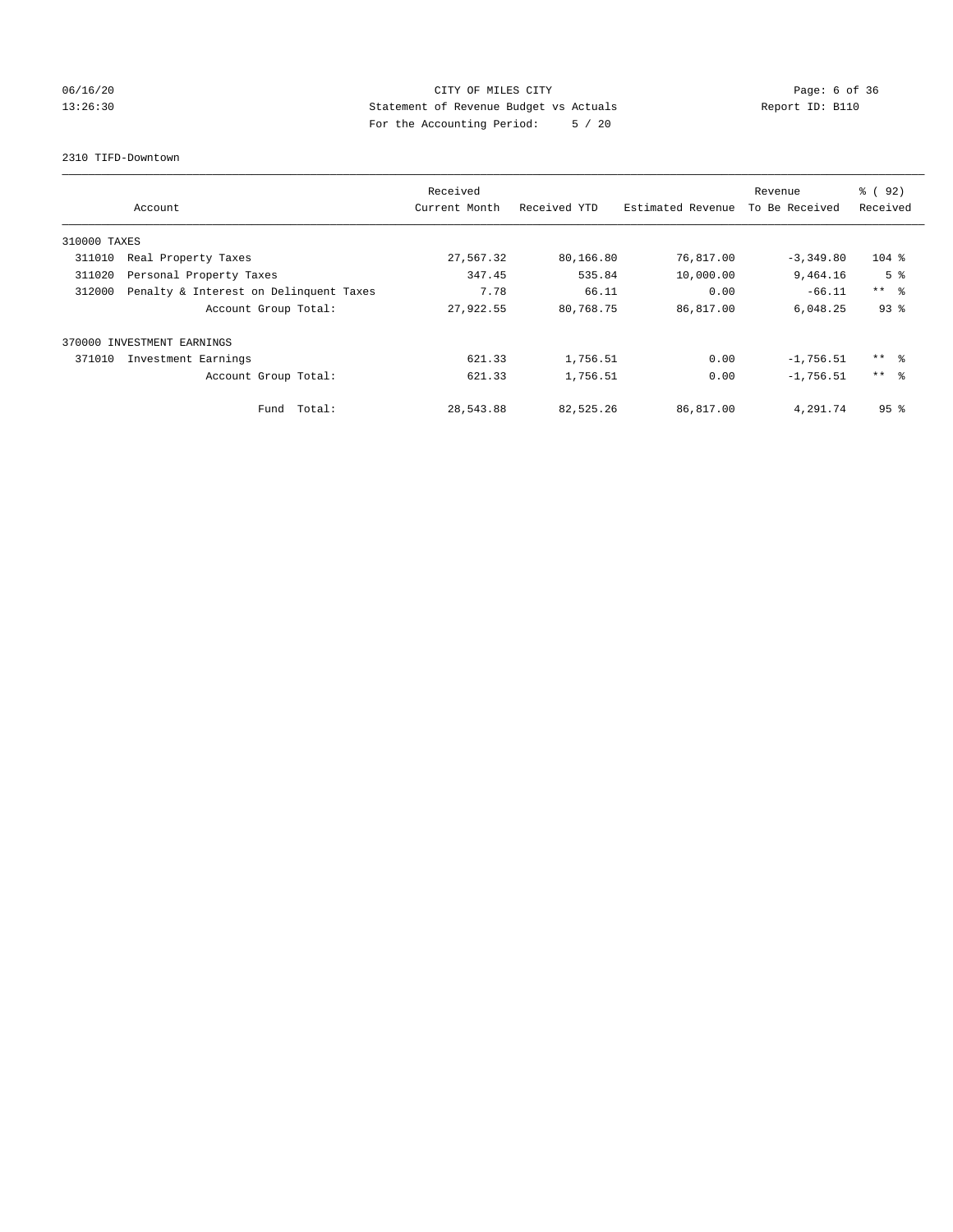## 06/16/20 CITY OF MILES CITY Page: 7 of 36 13:26:30 Statement of Revenue Budget vs Actuals Report ID: B110 For the Accounting Period: 5 / 20

2350 Local Government/Study Commission

|              | Account                 |             | Received<br>Current Month |      | Received YTD | Estimated Revenue | Revenue<br>To Be Received | % ( 92 )<br>Received |
|--------------|-------------------------|-------------|---------------------------|------|--------------|-------------------|---------------------------|----------------------|
| 310000 TAXES |                         |             |                           |      |              |                   |                           |                      |
| 311010       | Real Property Taxes     |             |                           | 0.00 | 0.47         | 20.00             | 19.53                     | 2 <sup>8</sup>       |
| 311020       | Personal Property Taxes |             |                           | 0.00 | 0.00         | 5.00              | 5.00                      | 0 <sup>8</sup>       |
|              | Account Group Total:    |             |                           | 0.00 | 0.47         | 25.00             | 24.53                     | 2 <sup>8</sup>       |
|              |                         | Fund Total: |                           | 0.00 | 0.47         | 25.00             | 24.53                     | 2 <sup>8</sup>       |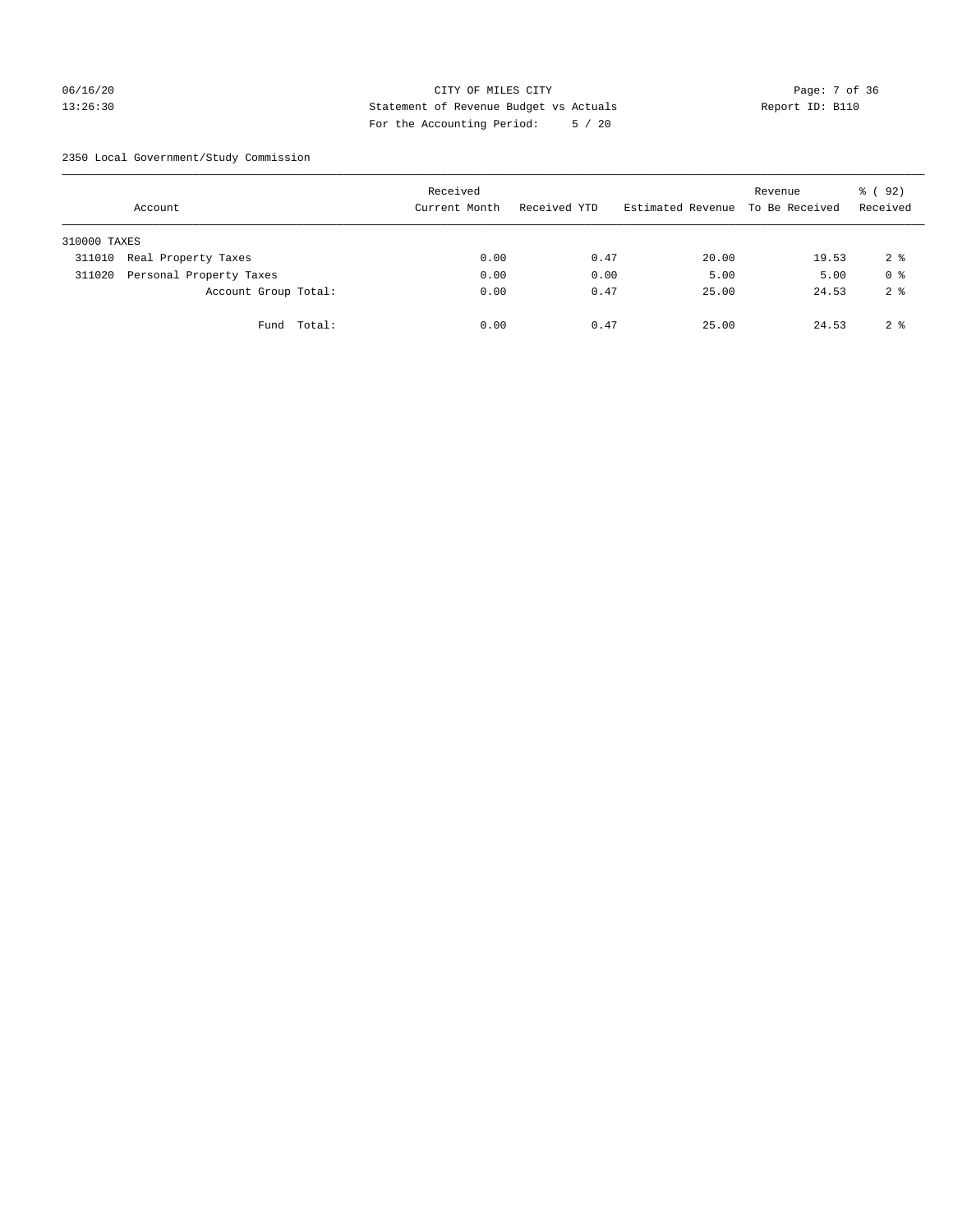## 06/16/20 CITY OF MILES CITY Page: 8 of 36 13:26:30 Statement of Revenue Budget vs Actuals Report ID: B110 For the Accounting Period: 5 / 20

2372 Permissive Medical Levy

|              | Account                                | Received<br>Current Month | Received YTD | Estimated Revenue | Revenue<br>To Be Received | 8 (92)<br>Received  |
|--------------|----------------------------------------|---------------------------|--------------|-------------------|---------------------------|---------------------|
| 310000 TAXES |                                        |                           |              |                   |                           |                     |
| 311010       | Real Property Taxes                    | 86,055.61                 | 234,843.57   | 259,722.00        | 24,878.43                 | $90*$               |
| 311020       | Personal Property Taxes                | 582.81                    | 1,081.77     | 5,500.00          | 4, 418.23                 | $20*$               |
| 312000       | Penalty & Interest on Delinquent Taxes | 5.95                      | 96.42        | 0.00              | $-96.42$                  | $***$ $\frac{6}{5}$ |
|              | Account Group Total:                   | 86,644.37                 | 236,021.76   | 265, 222, 00      | 29,200.24                 | 89 %                |
|              | Total:<br>Fund                         | 86,644.37                 | 236,021.76   | 265, 222, 00      | 29,200.24                 | 89 %                |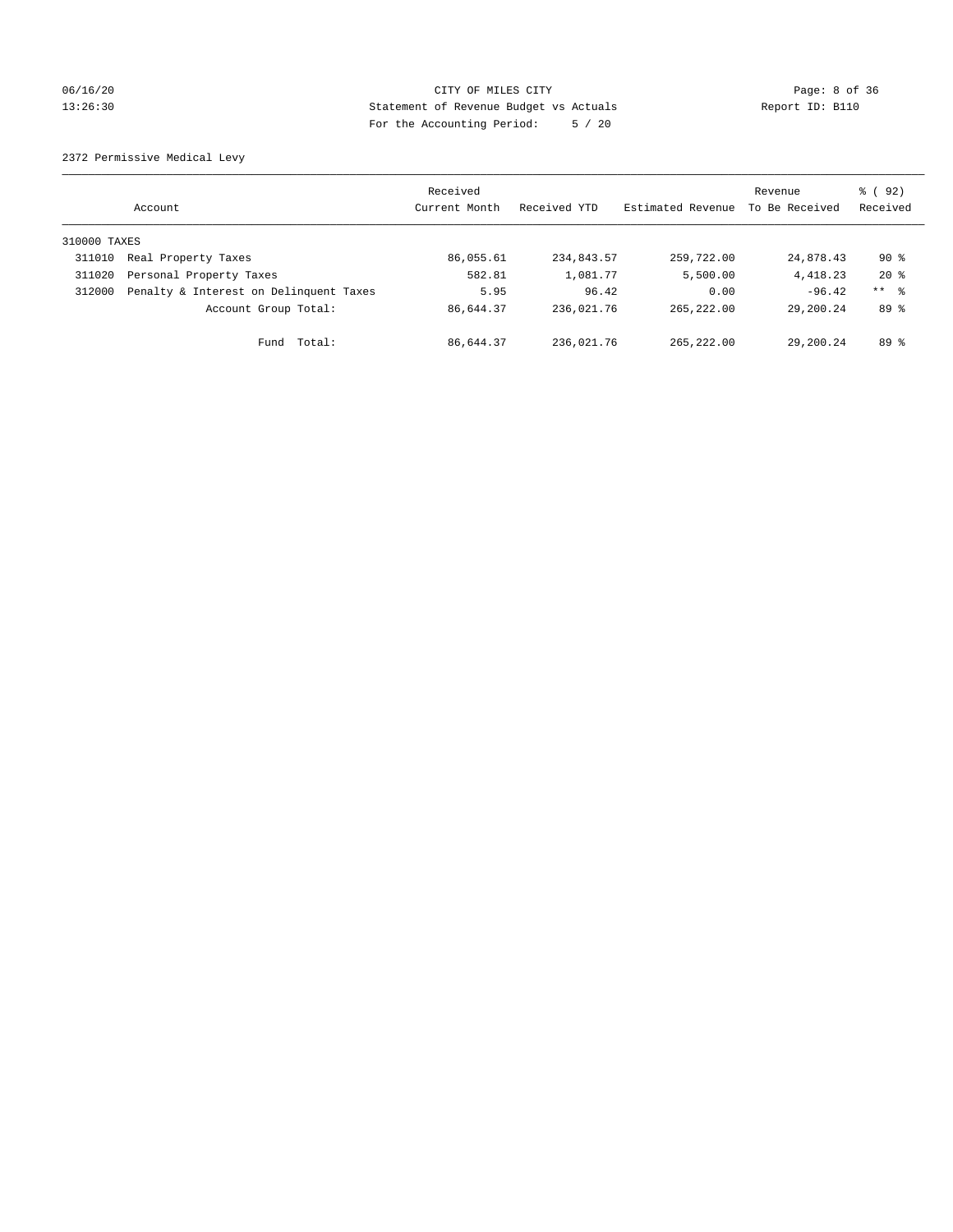## 06/16/20 CITY OF MILES CITY Page: 9 of 36 13:26:30 Statement of Revenue Budget vs Actuals Report ID: B110 For the Accounting Period: 5 / 20

#### 2390 DRUG FORFEITURE

| Account                      | Received<br>Current Month | Received YTD | Estimated Revenue | Revenue<br>To Be Received | 8 (92)<br>Received |
|------------------------------|---------------------------|--------------|-------------------|---------------------------|--------------------|
| 350000 FINES AND FORFEITURES |                           |              |                   |                           |                    |
| Drug Forfeitures<br>351013   | 0.00                      | 800.00       | 2,000.00          | 1,200.00                  | $40*$              |
| Account Group Total:         | 0.00                      | 800.00       | 2,000.00          | 1,200.00                  | $40*$              |
| Fund Total:                  | 0.00                      | 800.00       | 2,000.00          | 1,200.00                  | $40*$              |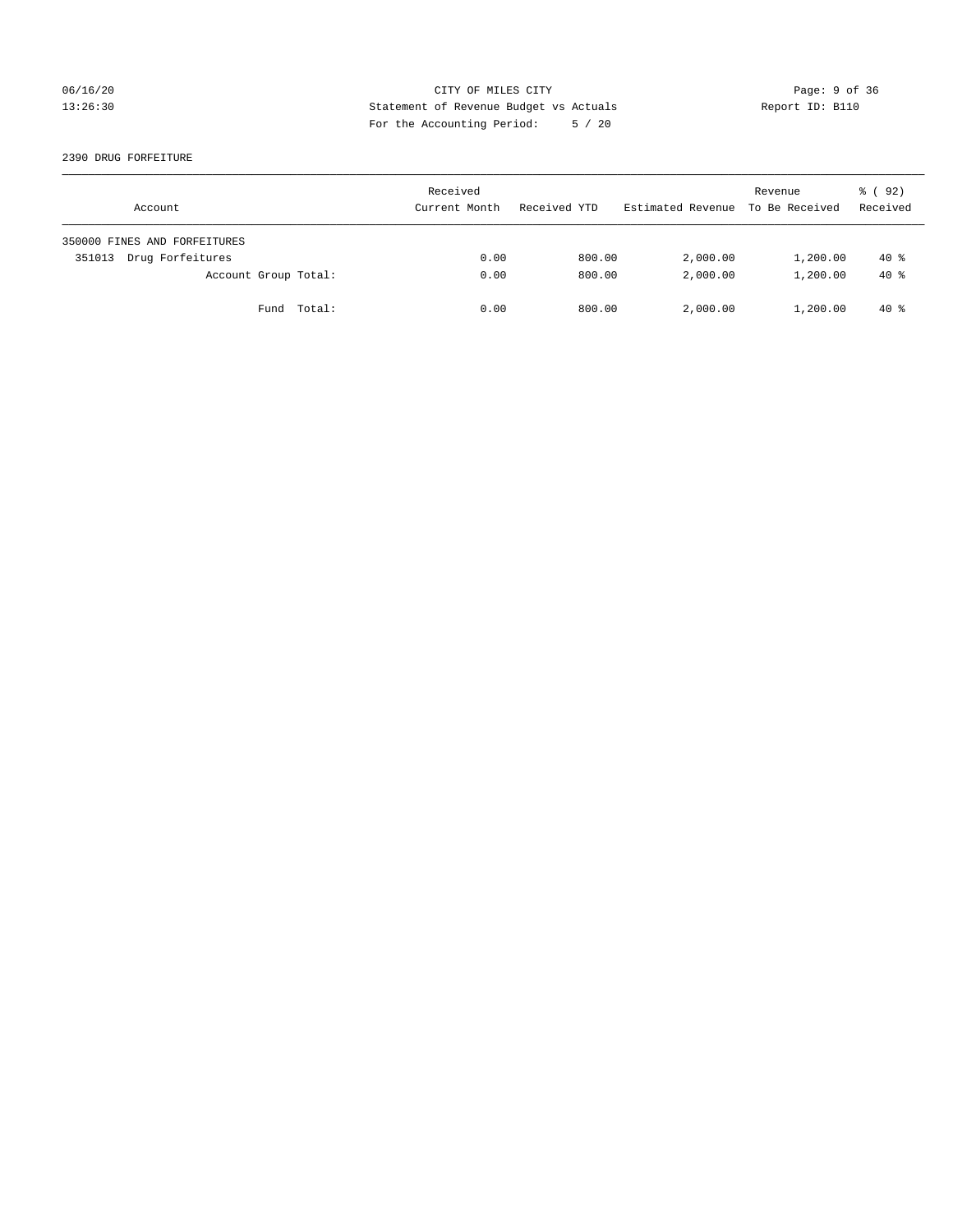## 06/16/20 Page: 10 of 36 13:26:30 Statement of Revenue Budget vs Actuals Report ID: B110 For the Accounting Period: 5 / 20

#### 2394 BUILDING CODE ENFORCEMENT

| Account                              | Received<br>Current Month | Received YTD | Estimated Revenue | Revenue<br>To Be Received | 8 (92)<br>Received |
|--------------------------------------|---------------------------|--------------|-------------------|---------------------------|--------------------|
| 320000 LICENSES AND PERMITS          |                           |              |                   |                           |                    |
| Building & Related Permits<br>323010 | 23,391.90                 | 184,491.19   | 145,600.00        | $-38.891.19$              | $127$ %            |
| Account Group Total:                 | 23,391.90                 | 184,491.19   | 145,600.00        | $-38.891.19$              | $127$ $%$          |
| Fund Total:                          | 23,391.90                 | 184,491.19   | 145,600.00        | $-38.891.19$              | $127$ %            |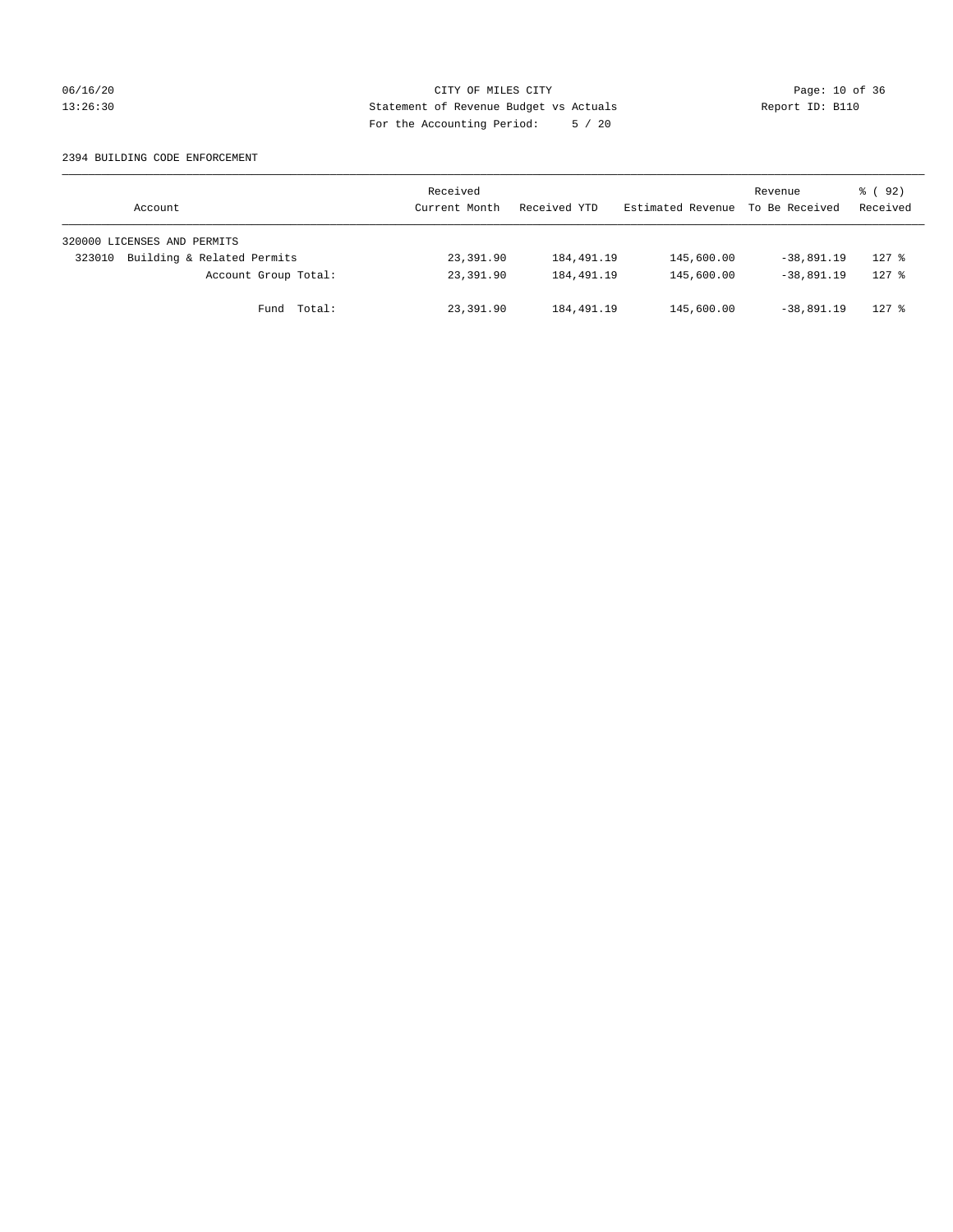## 06/16/20 Page: 11 of 36 13:26:30 Statement of Revenue Budget vs Actuals Report ID: B110 For the Accounting Period: 5 / 20

2400 LTG M D#165-(Gen City)

|        | Account                                  | Received<br>Current Month | Received YTD | Estimated Revenue | Revenue<br>To Be Received | % (92)<br>Received |
|--------|------------------------------------------|---------------------------|--------------|-------------------|---------------------------|--------------------|
|        | 360000 MISCELLANEOUS REVENUE             |                           |              |                   |                           |                    |
| 363010 | Maintenance Assessments                  | 51,822.71                 | 166,930.38   | 175,342.00        | 8,411.62                  | 95 <sup>8</sup>    |
| 363040 | Penalty & Interest on Deling Assessments | 43.60                     | 427.59       | 550.00            | 122.41                    | 78 %               |
|        | Account Group Total:                     | 51,866.31                 | 167,357.97   | 175,892.00        | 8,534.03                  | 95%                |
| 370000 | INVESTMENT EARNINGS                      |                           |              |                   |                           |                    |
| 371010 | Investment Earnings                      | 265.89                    | 1,355.59     | 900.00            | $-455.59$                 | $151$ %            |
|        | Account Group Total:                     | 265.89                    | 1,355.59     | 900.00            | $-455.59$                 | $151$ $%$          |
|        | Fund Total:                              | 52,132.20                 | 168,713.56   | 176,792.00        | 8,078.44                  | 95 <sup>8</sup>    |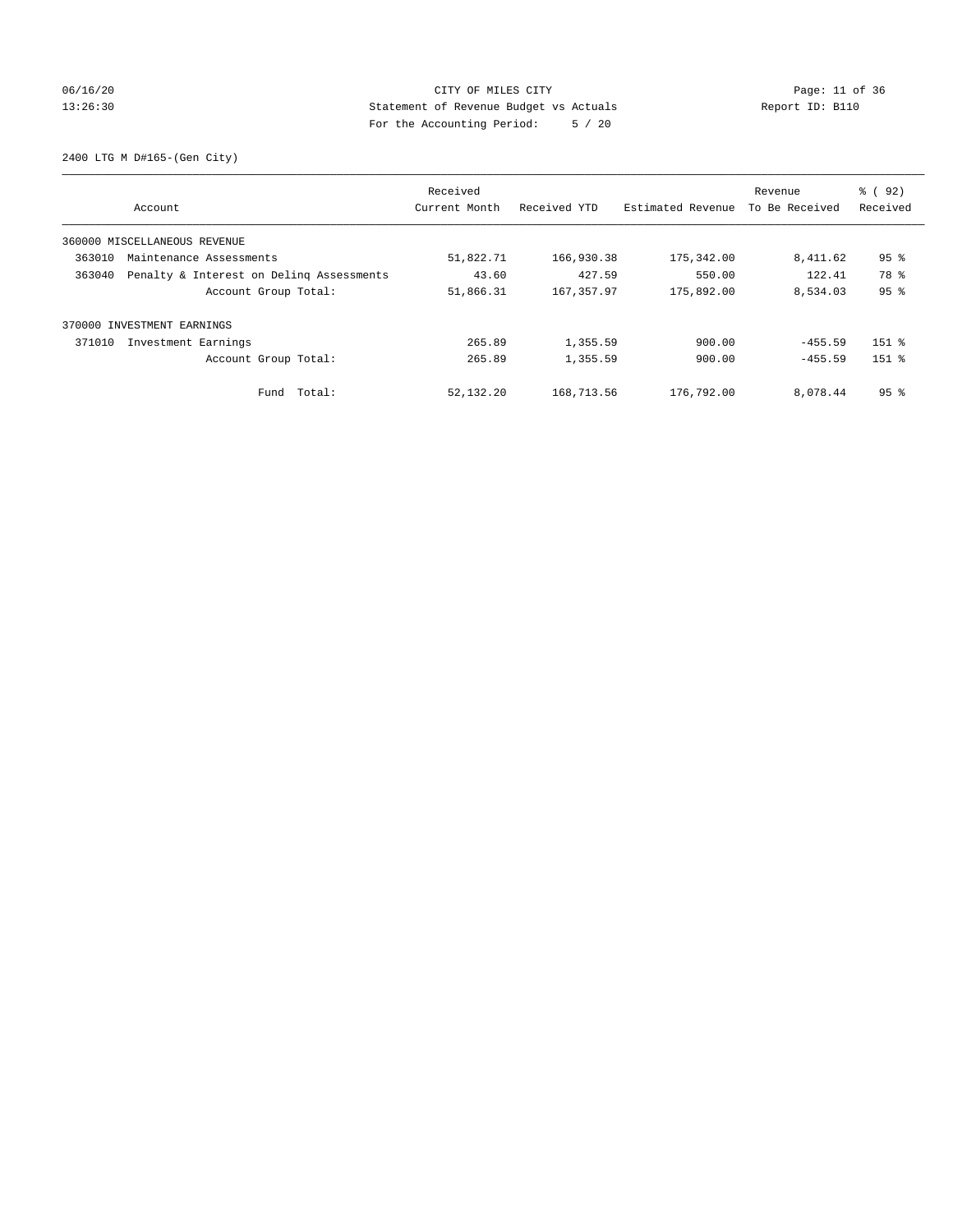## 06/16/20 Page: 12 of 36 13:26:30 Statement of Revenue Budget vs Actuals Report ID: B110 For the Accounting Period: 5 / 20

2420 LTG M D#167-(MilesAddn Etc)

|        |                                          | Received      |              |                   | Revenue        | 8 ( 92)  |
|--------|------------------------------------------|---------------|--------------|-------------------|----------------|----------|
|        | Account                                  | Current Month | Received YTD | Estimated Revenue | To Be Received | Received |
|        | 360000 MISCELLANEOUS REVENUE             |               |              |                   |                |          |
| 363010 | Maintenance Assessments                  | 8,541.44      | 24, 187. 32  | 26,100.00         | 1,912.68       | $93$ $%$ |
| 363040 | Penalty & Interest on Deling Assessments | 1.71          | 58.93        | 100.00            | 41.07          | 59 %     |
|        | Account Group Total:                     | 8,543.15      | 24, 246. 25  | 26,200.00         | 1,953.75       | 93%      |
|        | 370000 INVESTMENT EARNINGS               |               |              |                   |                |          |
| 371010 | Investment Earnings                      | 76.63         | 300.37       | 200.00            | $-100.37$      | $150*$   |
|        | Account Group Total:                     | 76.63         | 300.37       | 200.00            | $-100.37$      | $150*$   |
|        | Fund Total:                              | 8,619.78      | 24,546.62    | 26,400.00         | 1,853.38       | $93$ $%$ |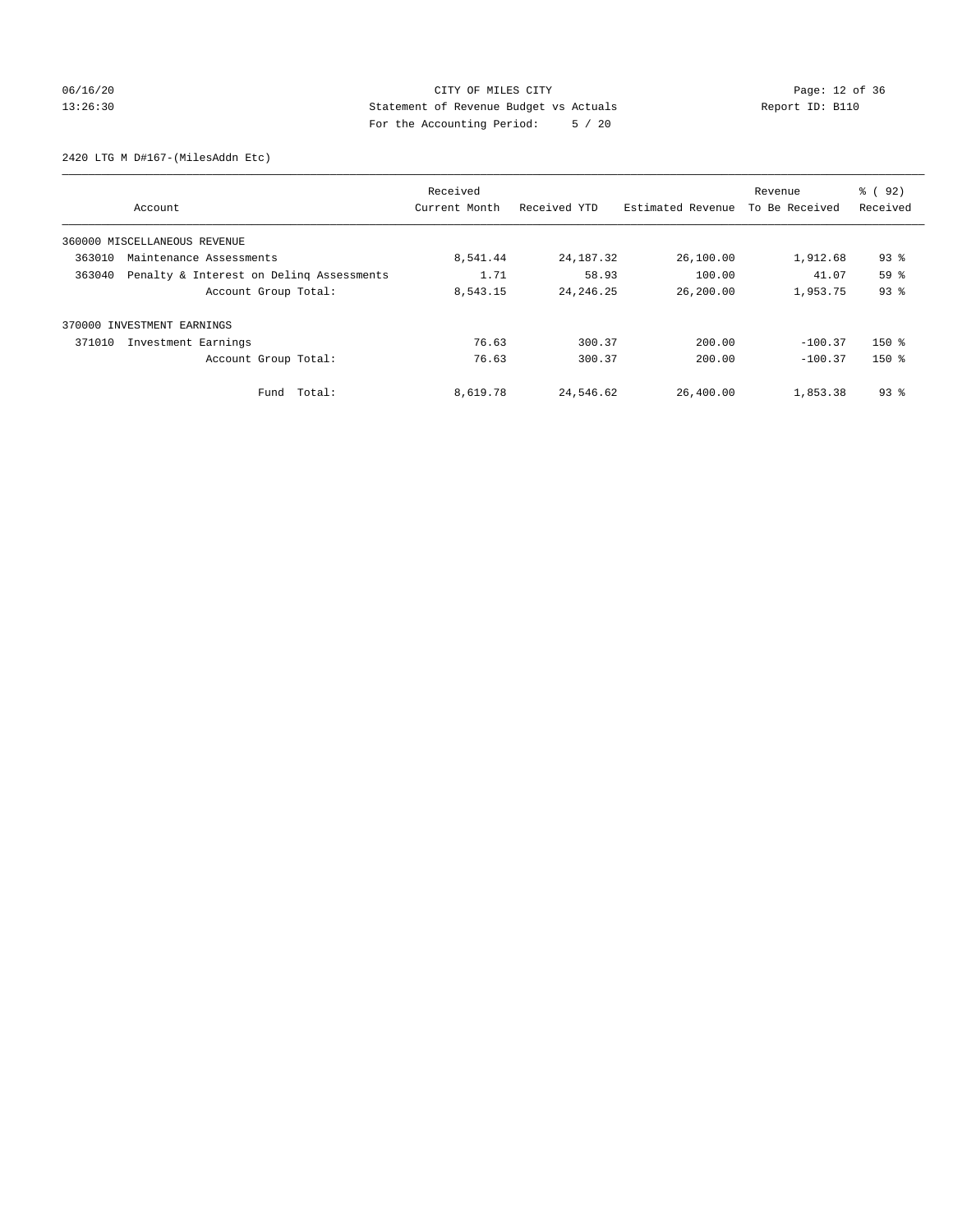## 06/16/20 Page: 13 of 36 13:26:30 Statement of Revenue Budget vs Actuals Report ID: B110 For the Accounting Period: 5 / 20

2430 LTG M D#171-(Balsam Est)

|                                                    | Received      |              |                   | Revenue        | % (92)          |
|----------------------------------------------------|---------------|--------------|-------------------|----------------|-----------------|
| Account                                            | Current Month | Received YTD | Estimated Revenue | To Be Received | Received        |
| 360000 MISCELLANEOUS REVENUE                       |               |              |                   |                |                 |
| 363010<br>Maintenance Assessments                  | 1,769.17      | 5,185.67     | 5,716.00          | 530.33         | $91$ $%$        |
| 363040<br>Penalty & Interest on Deling Assessments | 0.35          | 10.71        | 5.00              | $-5.71$        | $214$ $%$       |
| Account Group Total:                               | 1,769.52      | 5,196.38     | 5,721.00          | 524.62         | $91$ %          |
| 370000 INVESTMENT EARNINGS                         |               |              |                   |                |                 |
| Investment Earnings<br>371010                      | 11.68         | 55.75        | 300.00            | 244.25         | 19 <sup>8</sup> |
| Account Group Total:                               | 11.68         | 55.75        | 300.00            | 244.25         | 19 <sup>°</sup> |
| Total:<br>Fund                                     | 1,781.20      | 5,252.13     | 6,021.00          | 768.87         | $87*$           |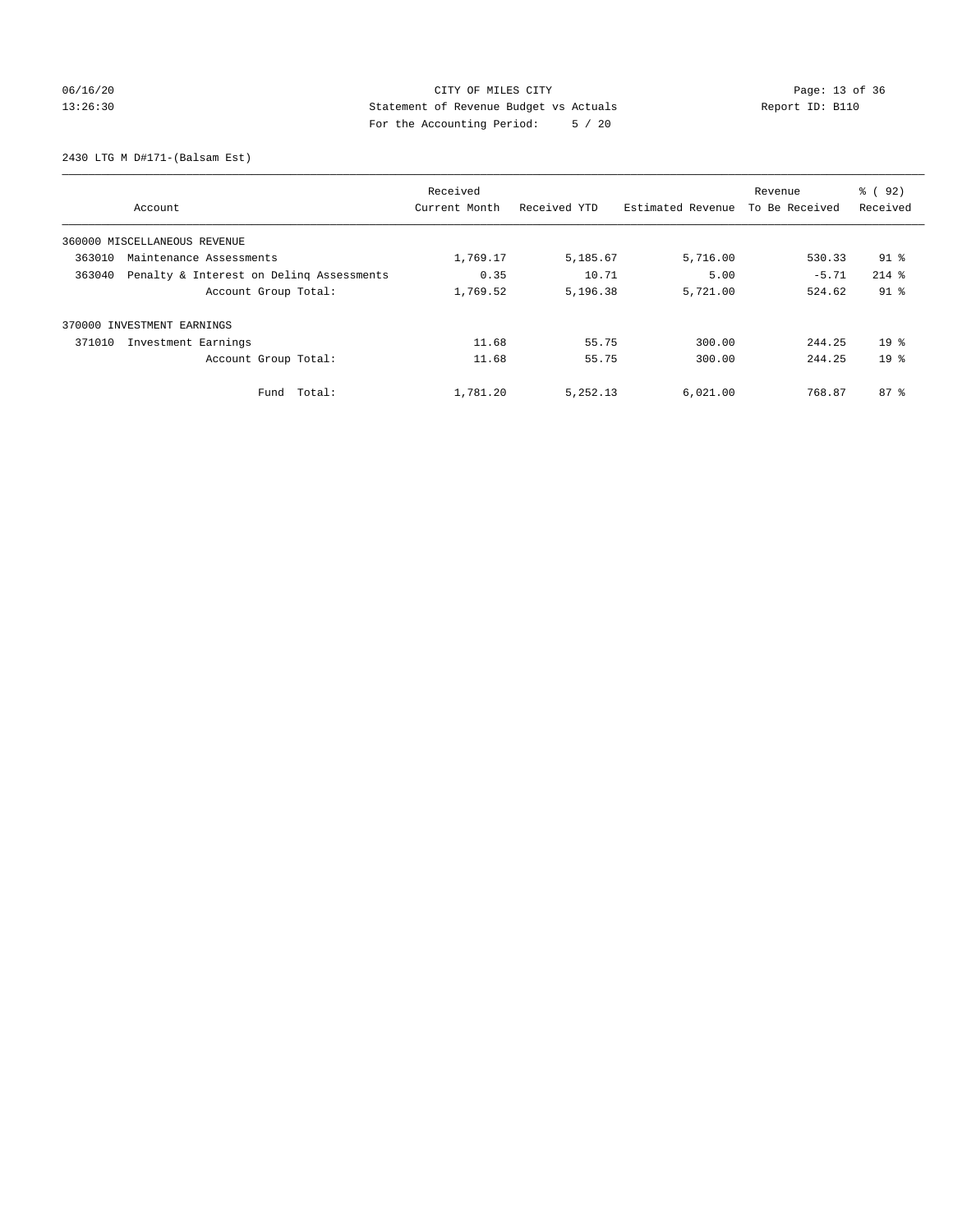# 06/16/20 Page: 14 of 36 13:26:30 Statement of Revenue Budget vs Actuals Report ID: B110 For the Accounting Period: 5 / 20

2440 LTG M D#172-(Main Str)

|        | Account                                  | Received<br>Current Month | Received YTD | Estimated Revenue | Revenue<br>To Be Received | % (92)<br>Received |
|--------|------------------------------------------|---------------------------|--------------|-------------------|---------------------------|--------------------|
|        | 360000 MISCELLANEOUS REVENUE             |                           |              |                   |                           |                    |
| 363010 | Maintenance Assessments                  | 10,457.99                 | 32,084.50    | 33,451.00         | 1,366.50                  | $96$ %             |
| 363040 | Penalty & Interest on Deling Assessments | 2.09                      | 55.74        | 100.00            | 44.26                     | 56 <sup>8</sup>    |
|        | Account Group Total:                     | 10,460.08                 | 32,140.24    | 33,551.00         | 1,410.76                  | 96%                |
| 370000 | INVESTMENT EARNINGS                      |                           |              |                   |                           |                    |
| 371010 | Investment Earnings                      | 2.52                      | 69.61        | 50.00             | $-19.61$                  | $139$ $%$          |
|        | Account Group Total:                     | 2.52                      | 69.61        | 50.00             | $-19.61$                  | 139 <sub>8</sub>   |
|        | Fund Total:                              | 10,462.60                 | 32,209.85    | 33,601.00         | 1,391.15                  | $96$ %             |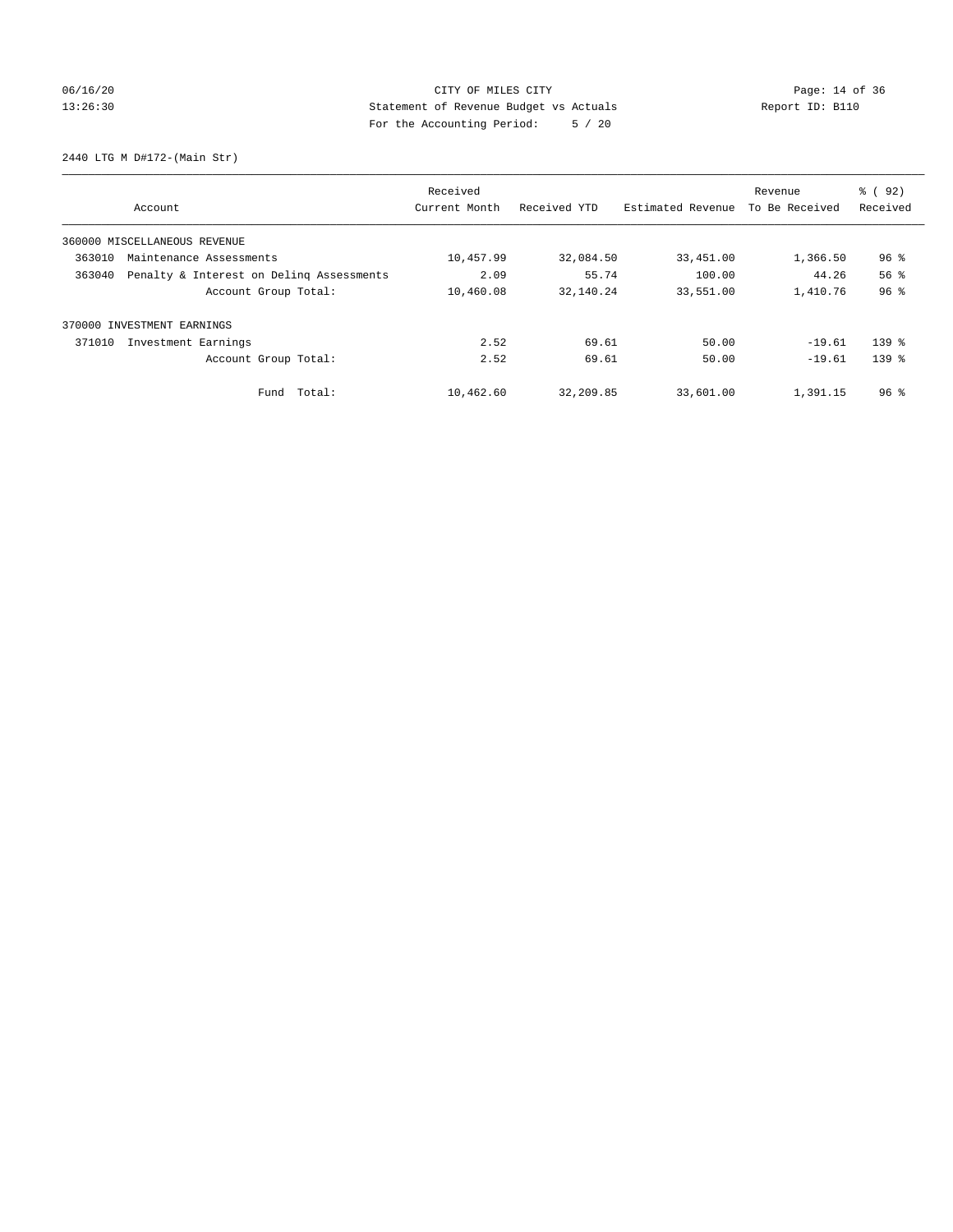## 06/16/20 Page: 15 of 36 13:26:30 Statement of Revenue Budget vs Actuals Report ID: B110 For the Accounting Period: 5 / 20

2450 LTG M D#195-(SG-Trico)

|        |                                          | Received      |              |                   | Revenue        | % ( 92 )        |
|--------|------------------------------------------|---------------|--------------|-------------------|----------------|-----------------|
|        | Account                                  | Current Month | Received YTD | Estimated Revenue | To Be Received | Received        |
|        | 360000 MISCELLANEOUS REVENUE             |               |              |                   |                |                 |
| 363010 | Maintenance Assessments                  | 2,175.42      | 5,707.91     | 5,897.00          | 189.09         | $97$ %          |
| 363040 | Penalty & Interest on Deling Assessments | 0.43          | 5.64         | 10.00             | 4.36           | 56 <sup>8</sup> |
|        | Account Group Total:                     | 2,175.85      | 5,713.55     | 5,907.00          | 193.45         | 97 <sup>8</sup> |
|        | 370000 INVESTMENT EARNINGS               |               |              |                   |                |                 |
| 371010 | Investment Earnings                      | 15.52         | 66.42        | 50.00             | $-16.42$       | $133$ $%$       |
|        | Account Group Total:                     | 15.52         | 66.42        | 50.00             | $-16.42$       | $133$ $%$       |
|        | Fund Total:                              | 2,191.37      | 5,779.97     | 5,957.00          | 177.03         | 97 <sub>8</sub> |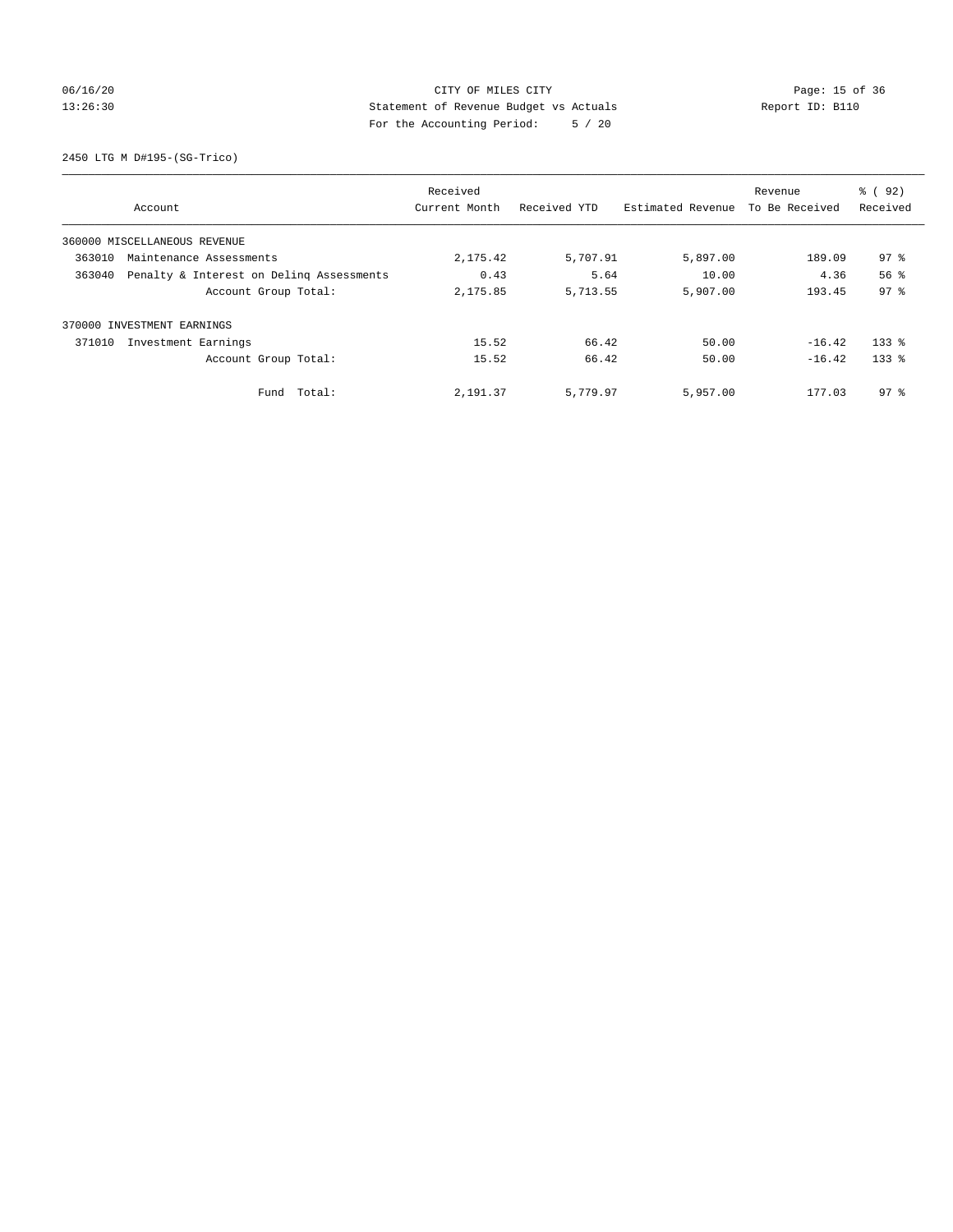## 06/16/20 Page: 16 of 36 13:26:30 Statement of Revenue Budget vs Actuals Report ID: B110 For the Accounting Period: 5 / 20

2470 LTG M D#202-(SG-MDU&NV)

|        |                                          | Received      |              |                   | Revenue        | % ( 92 )         |
|--------|------------------------------------------|---------------|--------------|-------------------|----------------|------------------|
|        | Account                                  | Current Month | Received YTD | Estimated Revenue | To Be Received | Received         |
|        | 360000 MISCELLANEOUS REVENUE             |               |              |                   |                |                  |
| 363010 | Maintenance Assessments                  | 2,908.49      | 8,741.85     | 9,308.00          | 566.15         | $94$ %           |
| 363040 | Penalty & Interest on Deling Assessments | 0.58          | 51.59        | 50.00             | $-1.59$        | 103 <sub>8</sub> |
|        | Account Group Total:                     | 2,909.07      | 8,793.44     | 9,358.00          | 564.56         | $94$ $%$         |
|        | 370000 INVESTMENT EARNINGS               |               |              |                   |                |                  |
| 371010 | Investment Earnings                      | 14.04         | 55.66        | 10.00             | $-45.66$       | 557 %            |
|        | Account Group Total:                     | 14.04         | 55.66        | 10.00             | $-45.66$       | 557 %            |
|        | Fund Total:                              | 2,923.11      | 8,849.10     | 9,368.00          | 518.90         | 94 %             |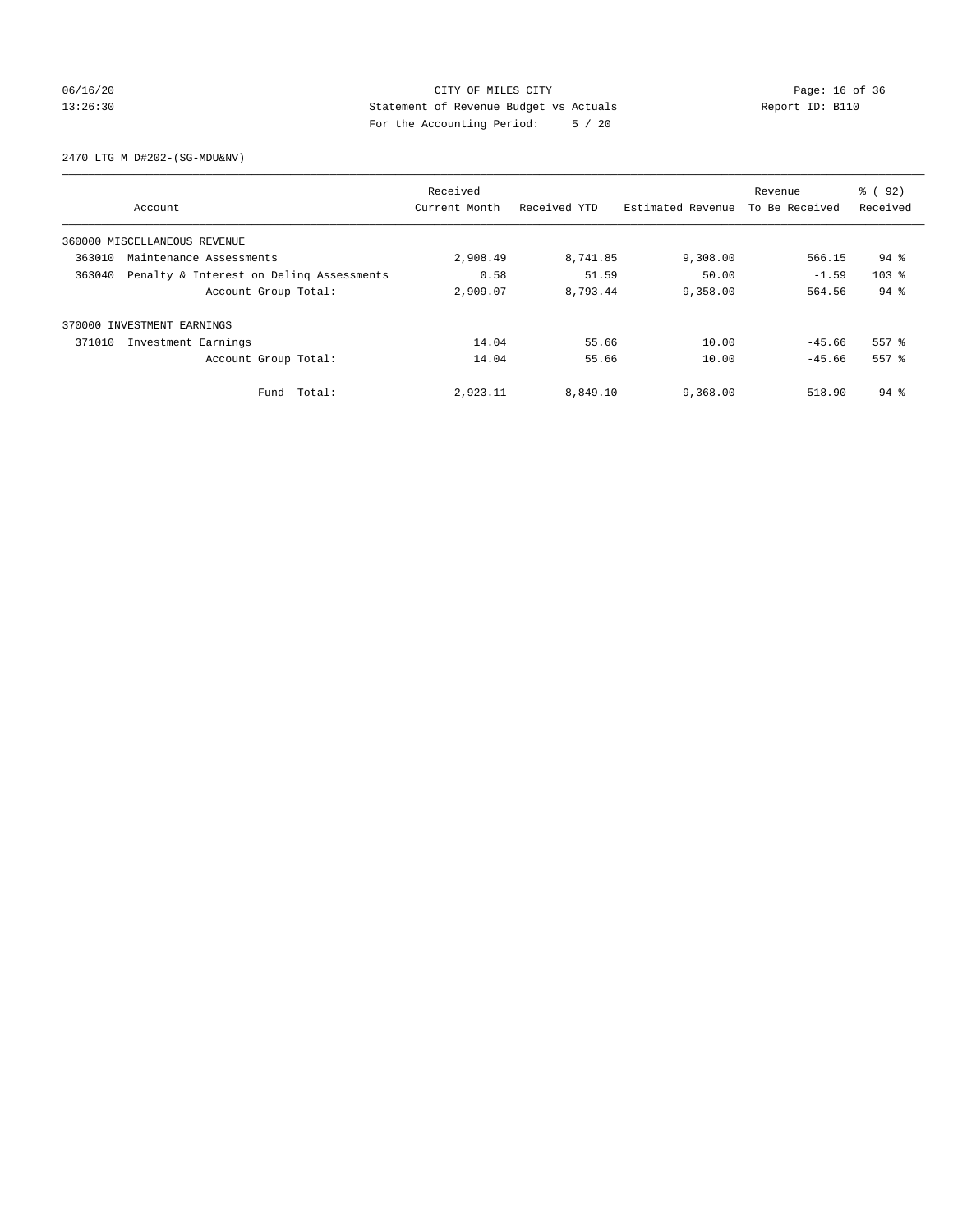## 06/16/20 Page: 17 of 36 13:26:30 Statement of Revenue Budget vs Actuals Report ID: B110 For the Accounting Period: 5 / 20

2480 LTG M M#173-(Milestown Estates)

|        | Received                                 |               |              |                   | Revenue        | % (92)          |
|--------|------------------------------------------|---------------|--------------|-------------------|----------------|-----------------|
|        | Account                                  | Current Month | Received YTD | Estimated Revenue | To Be Received | Received        |
|        | 360000 MISCELLANEOUS REVENUE             |               |              |                   |                |                 |
| 363010 | Maintenance Assessments                  | 481.17        | 2,626.89     | 2,874.00          | 247.11         | $91$ %          |
| 363040 | Penalty & Interest on Deling Assessments | 0.10          | 4.83         | 2.00              | $-2.83$        | $242$ $%$       |
|        | Account Group Total:                     | 481.27        | 2,631.72     | 2,876.00          | 244.28         | $92$ $%$        |
| 370000 | INVESTMENT EARNINGS                      |               |              |                   |                |                 |
| 371010 | Investment Earnings                      | 3.45          | 13.90        | 25.00             | 11.10          | 56 <sup>8</sup> |
|        | Account Group Total:                     | 3.45          | 13.90        | 25.00             | 11.10          | 56 <sup>8</sup> |
|        | Fund Total:                              | 484.72        | 2,645.62     | 2,901.00          | 255.38         | $91*$           |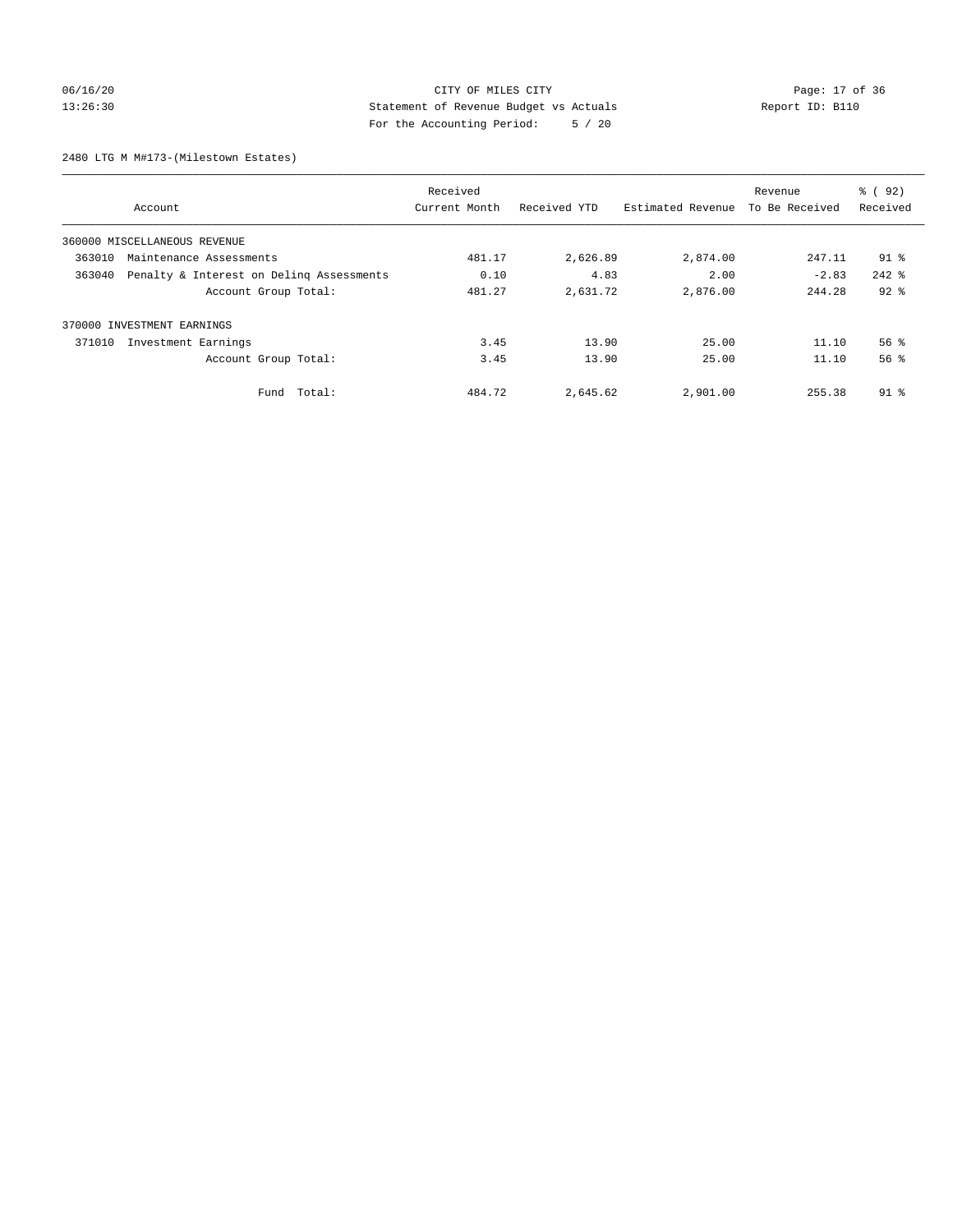# 06/16/20 Page: 18 of 36 13:26:30 Statement of Revenue Budget vs Actuals Report ID: B110 For the Accounting Period: 5 / 20

2510 STR MAINT DIST #204

|        |                                          | Received      |              |                   | Revenue        | 8 (92)          |
|--------|------------------------------------------|---------------|--------------|-------------------|----------------|-----------------|
|        | Account                                  | Current Month | Received YTD | Estimated Revenue | To Be Received | Received        |
|        | 330000 INTERGOVERNMENTAL REVENUES        |               |              |                   |                |                 |
| 331113 | FEMA -Projects                           | 0.00          | 10,798.05    | 32,467.00         | 21,668.95      | 338             |
|        | Account Group Total:                     | 0.00          | 10,798.05    | 32,467.00         | 21,668.95      | 33 <sup>8</sup> |
|        | 360000 MISCELLANEOUS REVENUE             |               |              |                   |                |                 |
| 362020 | MISC REVENUE                             | 0.00          | 2,342.29     | 0.00              | $-2, 342.29$   | $***$ $\approx$ |
| 363010 | Maintenance Assessments                  | 526, 545.48   | 1,611,403.47 | 1,704,326.00      | 92,922.53      | 95%             |
| 363040 | Penalty & Interest on Deling Assessments | 146.39        | 3,016.40     | 4,000.00          | 983.60         | 75 %            |
|        | Account Group Total:                     | 526,691.87    | 1,616,762.16 | 1,708,326.00      | 91,563.84      | 95%             |
|        | 370000 INVESTMENT EARNINGS               |               |              |                   |                |                 |
| 371010 | Investment Earnings                      | 1,080.16      | 8,441.30     | 10,000.00         | 1,558.70       | $84*$           |
|        | Account Group Total:                     | 1,080.16      | 8,441.30     | 10,000.00         | 1,558.70       | 84 %            |
|        | 380000 OTHER FINANCING SOURCES           |               |              |                   |                |                 |
| 383000 | Interfund Operating Transfer             | 0.00          | 0.00         | 84,771.00         | 84,771.00      | 0 <sup>8</sup>  |
|        | Account Group Total:                     | 0.00          | 0.00         | 84,771.00         | 84,771.00      | 0 <sup>8</sup>  |
|        | Fund Total:                              | 527,772.03    | 1,636,001.51 | 1,835,564.00      | 199,562.49     | 89 <sup>°</sup> |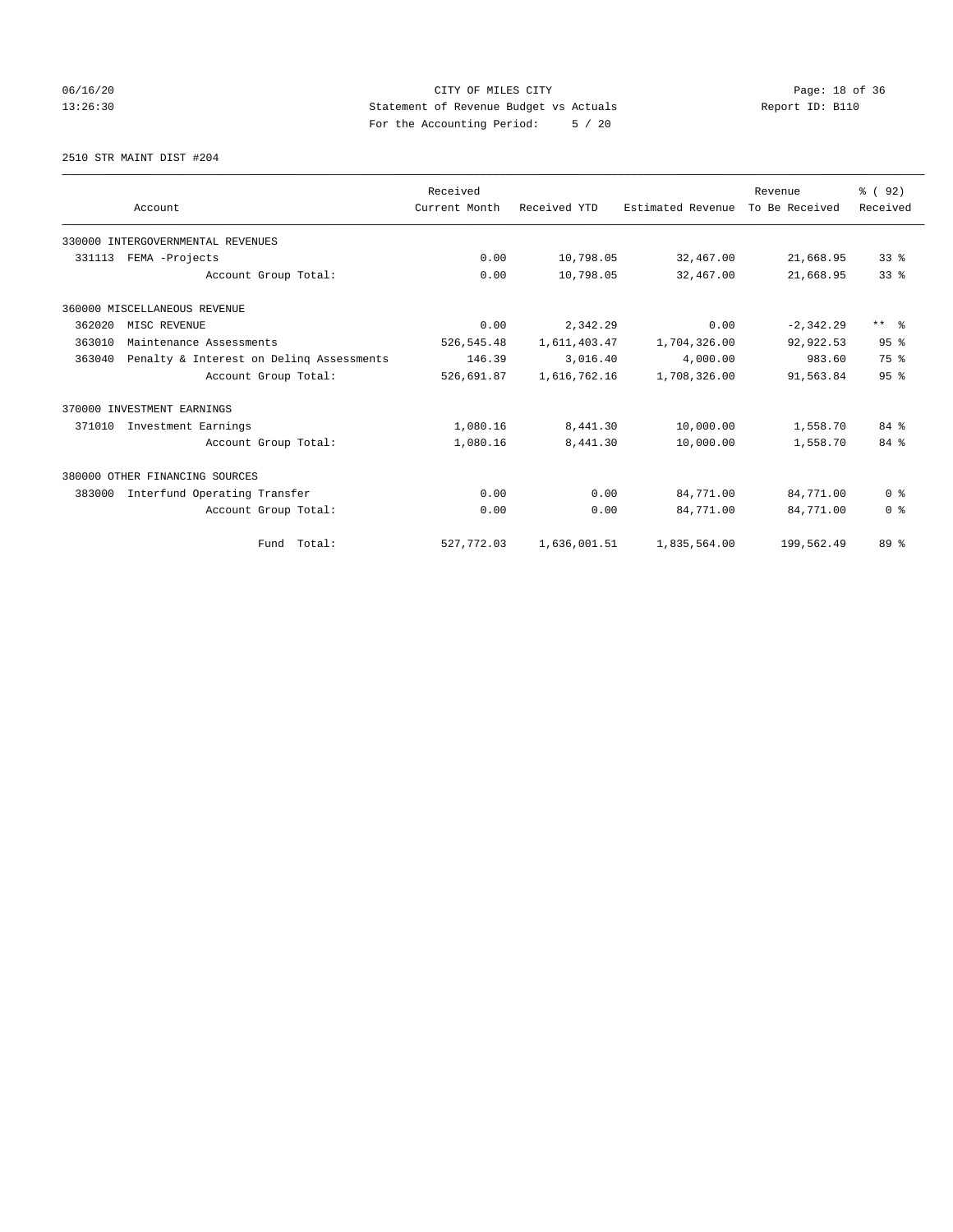## 06/16/20 Page: 19 of 36 13:26:30 Statement of Revenue Budget vs Actuals Report ID: B110 For the Accounting Period: 5 / 20

2520 STR MAINT DIST #205

|        |                                          | Received      |              |                   | Revenue        | 8 (92)          |
|--------|------------------------------------------|---------------|--------------|-------------------|----------------|-----------------|
|        | Account                                  | Current Month | Received YTD | Estimated Revenue | To Be Received | Received        |
|        | 330000 INTERGOVERNMENTAL REVENUES        |               |              |                   |                |                 |
| 331113 | FEMA -Projects                           | 0.00          | 2,699.51     | 8,167.00          | 5,467.49       | 33 <sup>8</sup> |
|        | Account Group Total:                     | 0.00          | 2,699.51     | 8,167.00          | 5,467.49       | 33 <sup>8</sup> |
|        | 360000 MISCELLANEOUS REVENUE             |               |              |                   |                |                 |
| 362020 | MISC REVENUE                             | 0.00          | 1,141.32     | 0.00              | $-1, 141.32$   | $***$ $\approx$ |
| 363010 | Maintenance Assessments                  | 33, 317. 18   | 130,622.64   | 134,977.00        | 4,354.36       | 97 <sup>8</sup> |
| 363040 | Penalty & Interest on Deling Assessments |               | 641.41       | 1,000.00          | 358.59         | 64 %            |
|        | Account Group Total:                     | 33,401.36     | 132,405.37   | 135,977.00        | 3,571.63       | 97 <sup>8</sup> |
|        | 370000 INVESTMENT EARNINGS               |               |              |                   |                |                 |
| 371010 | Investment Earnings                      | 1,091.96      | 4,449.31     | 400.00            | $-4.049.31$    | $***$ $%$       |
|        | Account Group Total:                     | 1,091.96      | 4,449.31     | 400.00            | $-4.049.31$    | $***$ 2         |
|        | 380000 OTHER FINANCING SOURCES           |               |              |                   |                |                 |
| 383000 | Interfund Operating Transfer             | 0.00          | 0.00         | 84,442.00         | 84,442.00      | 0 <sup>8</sup>  |
|        | Account Group Total:                     | 0.00          | 0.00         | 84,442.00         | 84,442.00      | 0 <sup>8</sup>  |
|        | Fund Total:                              | 34, 493.32    | 139,554.19   | 228,986.00        | 89, 431.81     | $61$ $%$        |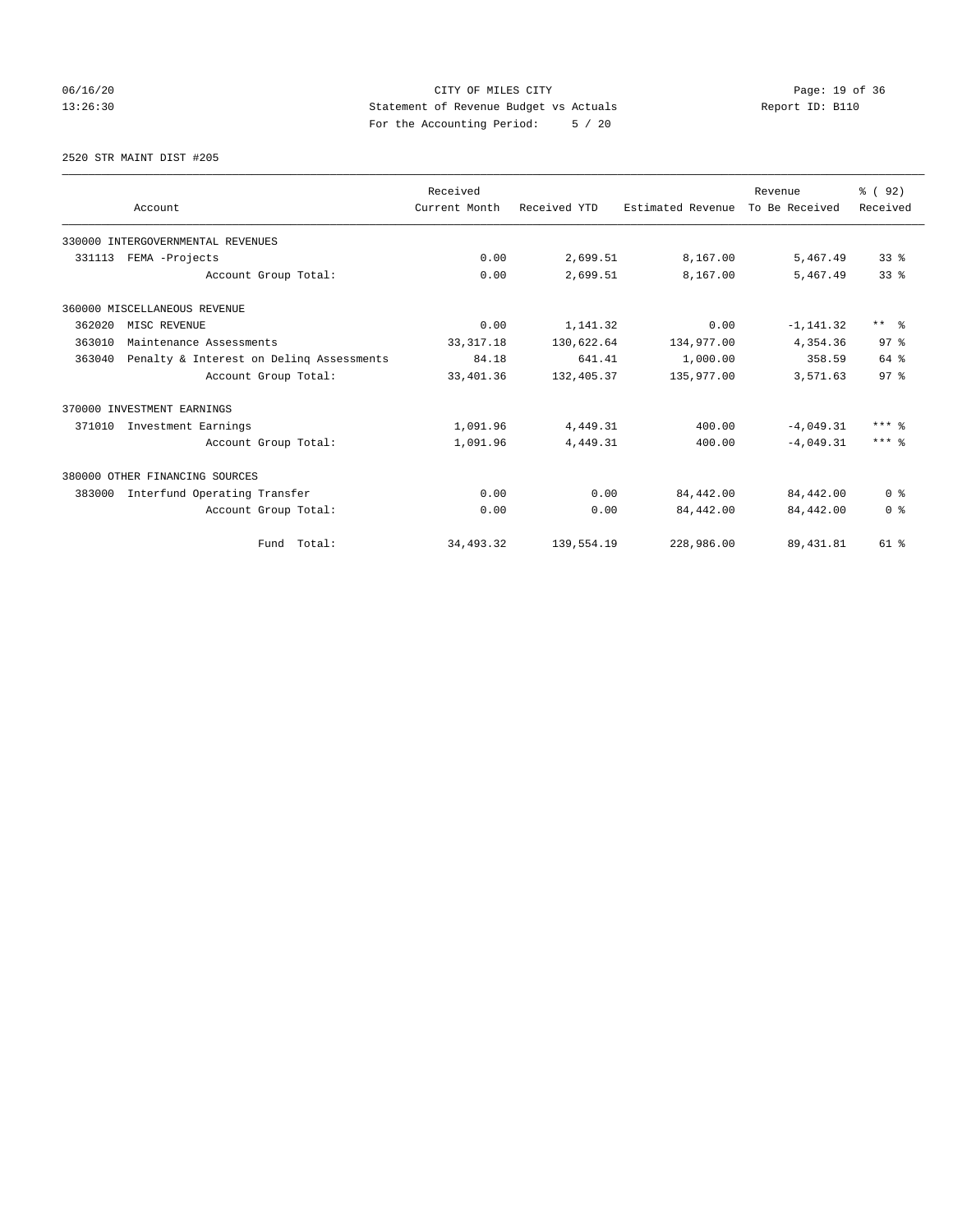## 06/16/20 Page: 20 of 36 13:26:30 Statement of Revenue Budget vs Actuals Report ID: B110 For the Accounting Period: 5 / 20

2540 STR MAINT DIST#207-(MILESTOWN ESTATES)

|        |                                          | Received      |              |                   | Revenue        | % ( 92 )        |
|--------|------------------------------------------|---------------|--------------|-------------------|----------------|-----------------|
|        | Account                                  | Current Month | Received YTD | Estimated Revenue | To Be Received | Received        |
|        | 360000 MISCELLANEOUS REVENUE             |               |              |                   |                |                 |
| 363010 | Maintenance Assessments                  | 1,029.54      | 5,801.61     | 6,512.00          | 710.39         | 89 %            |
| 363040 | Penalty & Interest on Deling Assessments | 0.20          | 14.00        | 0.00              | $-14.00$       | $***$ $\approx$ |
|        | Account Group Total:                     | 1,029.74      | 5,815.61     | 6,512.00          | 696.39         | 89 %            |
|        | 370000 INVESTMENT EARNINGS               |               |              |                   |                |                 |
| 371010 | Investment Earnings                      | 24.51         | 82.49        | 100.00            | 17.51          | $82*$           |
|        | Account Group Total:                     | 24.51         | 82.49        | 100.00            | 17.51          | $82*$           |
|        | Total:<br>Fund                           | 1,054.25      | 5,898.10     | 6,612.00          | 713.90         | $89*$           |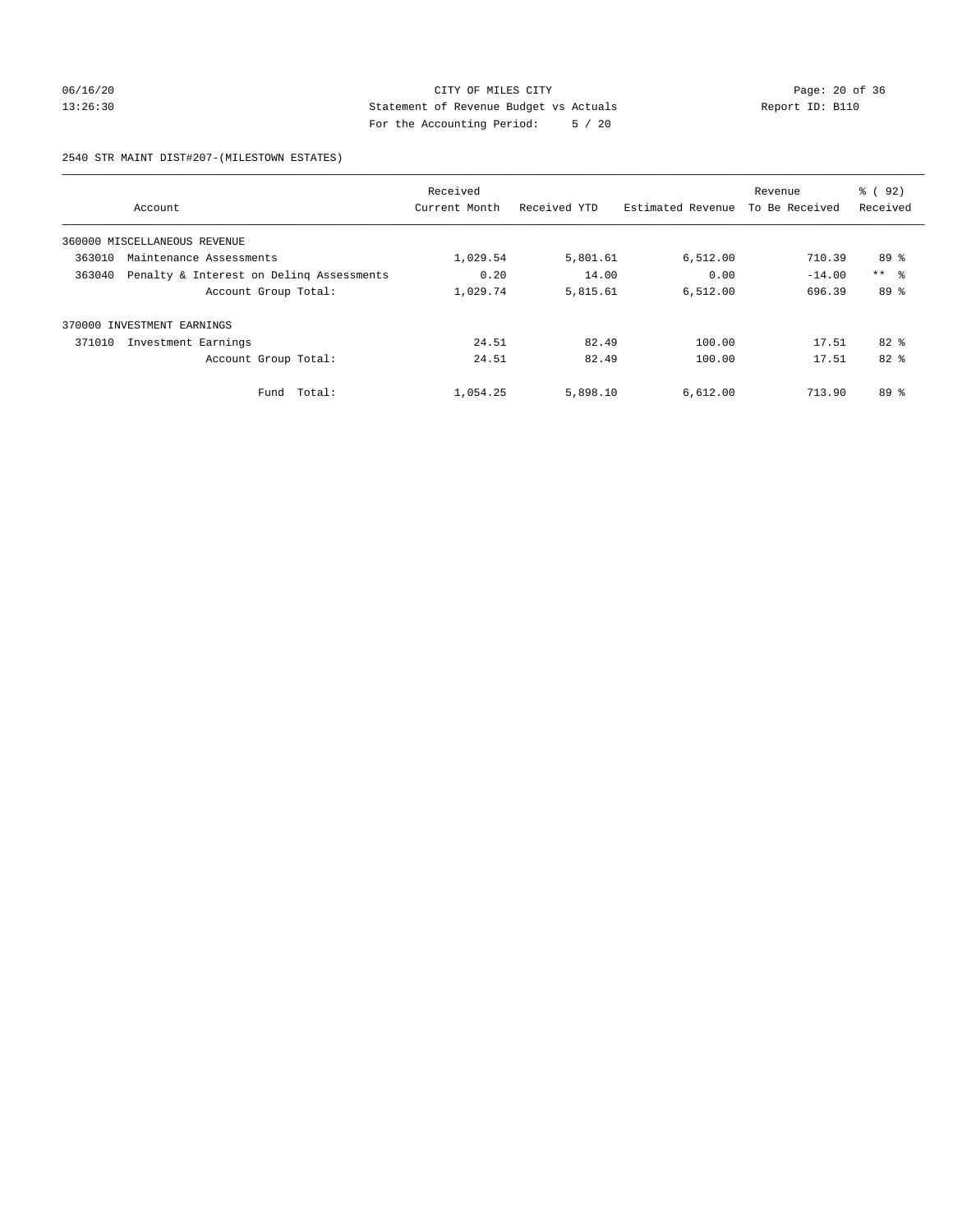# 06/16/20 Page: 21 of 36 13:26:30 Statement of Revenue Budget vs Actuals Report ID: B110 For the Accounting Period: 5 / 20

#### 2701 Fire Grants

| Account                           | Received<br>Current Month | Received YTD | Estimated Revenue | Revenue<br>To Be Received | % (92)<br>Received |
|-----------------------------------|---------------------------|--------------|-------------------|---------------------------|--------------------|
|                                   |                           |              |                   |                           |                    |
| 330000 INTERGOVERNMENTAL REVENUES |                           |              |                   |                           |                    |
| FEMA -Projects<br>331113          | 0.00                      | 222,334.00   | 723, 232, 00      | 500,898.00                | $31*$              |
| Account Group Total:              | 0.00                      | 222,334.00   | 723,232.00        | 500,898.00                | $31$ %             |
| 360000 MISCELLANEOUS REVENUE      |                           |              |                   |                           |                    |
| 365040<br>DONATIONS-FIRE/AMB      | 0.00                      | 350.00       | 0.00              | $-350.00$                 | ** 8               |
| 367000<br>Sale of Junk or Salvage | 0.00                      | 0.00         | 1,000.00          | 1,000.00                  | 0 <sup>8</sup>     |
| Account Group Total:              | 0.00                      | 350.00       | 1,000.00          | 650.00                    | 35%                |
| Fund Total:                       | 0.00                      | 222,684.00   | 724,232.00        | 501,548.00                | $31$ %             |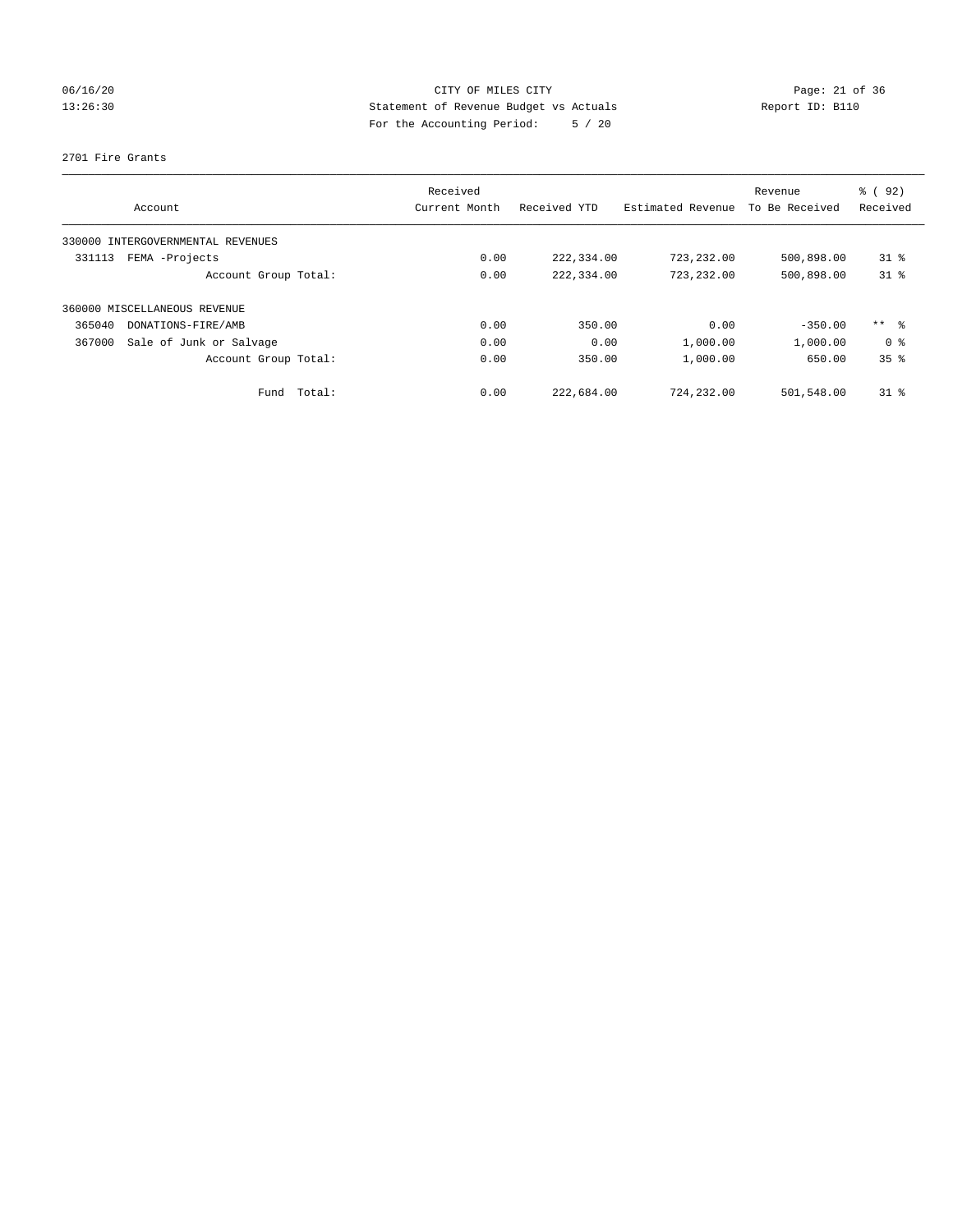## 06/16/20 Page: 22 of 36 13:26:30 Statement of Revenue Budget vs Actuals Report ID: B110 For the Accounting Period: 5 / 20

2820 GAS TAX

| Account                              | Received<br>Current Month | Received YTD | Estimated Revenue | Revenue<br>To Be Received | 8 (92)<br>Received |
|--------------------------------------|---------------------------|--------------|-------------------|---------------------------|--------------------|
| 330000 INTERGOVERNMENTAL REVENUES    |                           |              |                   |                           |                    |
| Gasoline Tax Apportionment<br>335040 | 14,376.18                 | 158,137.98   | 172,514.00        | 14,376.02                 | $92*$              |
| Account Group Total:                 | 14,376.18                 | 158, 137.98  | 172,514.00        | 14,376.02                 | $92*$              |
| Fund Total:                          | 14,376.18                 | 158,137.98   | 172,514.00        | 14,376.02                 | 92 %               |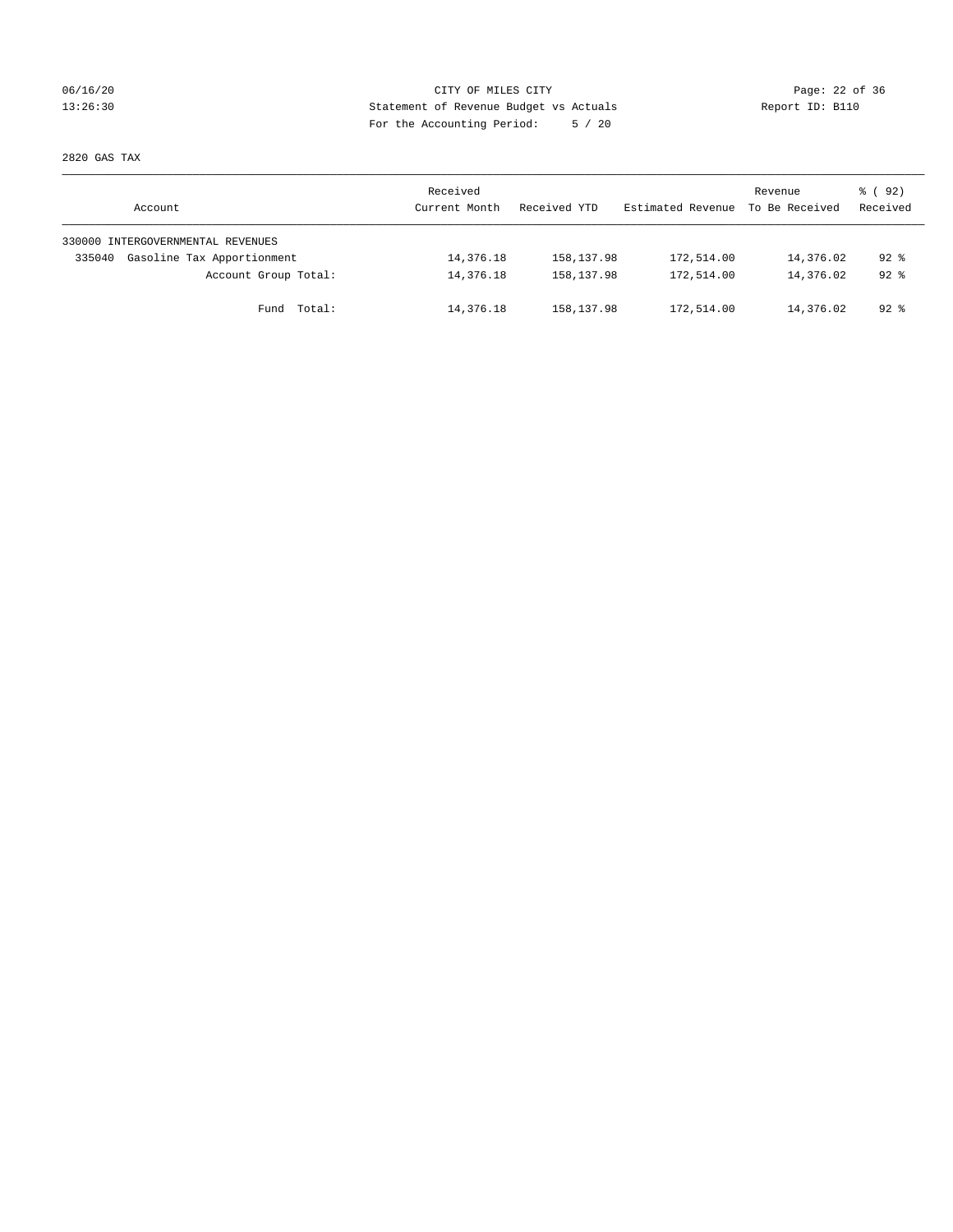# 06/16/20 Page: 23 of 36 13:26:30 Statement of Revenue Budget vs Actuals Report ID: B110 For the Accounting Period: 5 / 20

2821 HB473- Fuel Tax

|                                        | Received      |              |                   | Revenue        | % (92)          |
|----------------------------------------|---------------|--------------|-------------------|----------------|-----------------|
| Account                                | Current Month | Received YTD | Estimated Revenue | To Be Received | Received        |
| 330000 INTERGOVERNMENTAL REVENUES      |               |              |                   |                |                 |
| 335041<br>HB473                        | 0.00          | 197,025.71   | 197,026.00        | 0.29           | $100*$          |
| Account Group Total:                   | 0.00          | 197,025.71   | 197,026.00        | 0.29           | $100*$          |
| 380000 OTHER FINANCING SOURCES         |               |              |                   |                |                 |
| Interfund Operating Transfer<br>383000 | 0.00          | 0.00         | 9,851.00          | 9,851.00       | 0 ક             |
| Account Group Total:                   | 0.00          | 0.00         | 9,851.00          | 9,851.00       | 0 <sup>8</sup>  |
| Total:<br>Fund                         | 0.00          | 197,025.71   | 206,877.00        | 9,851.29       | 95 <sup>8</sup> |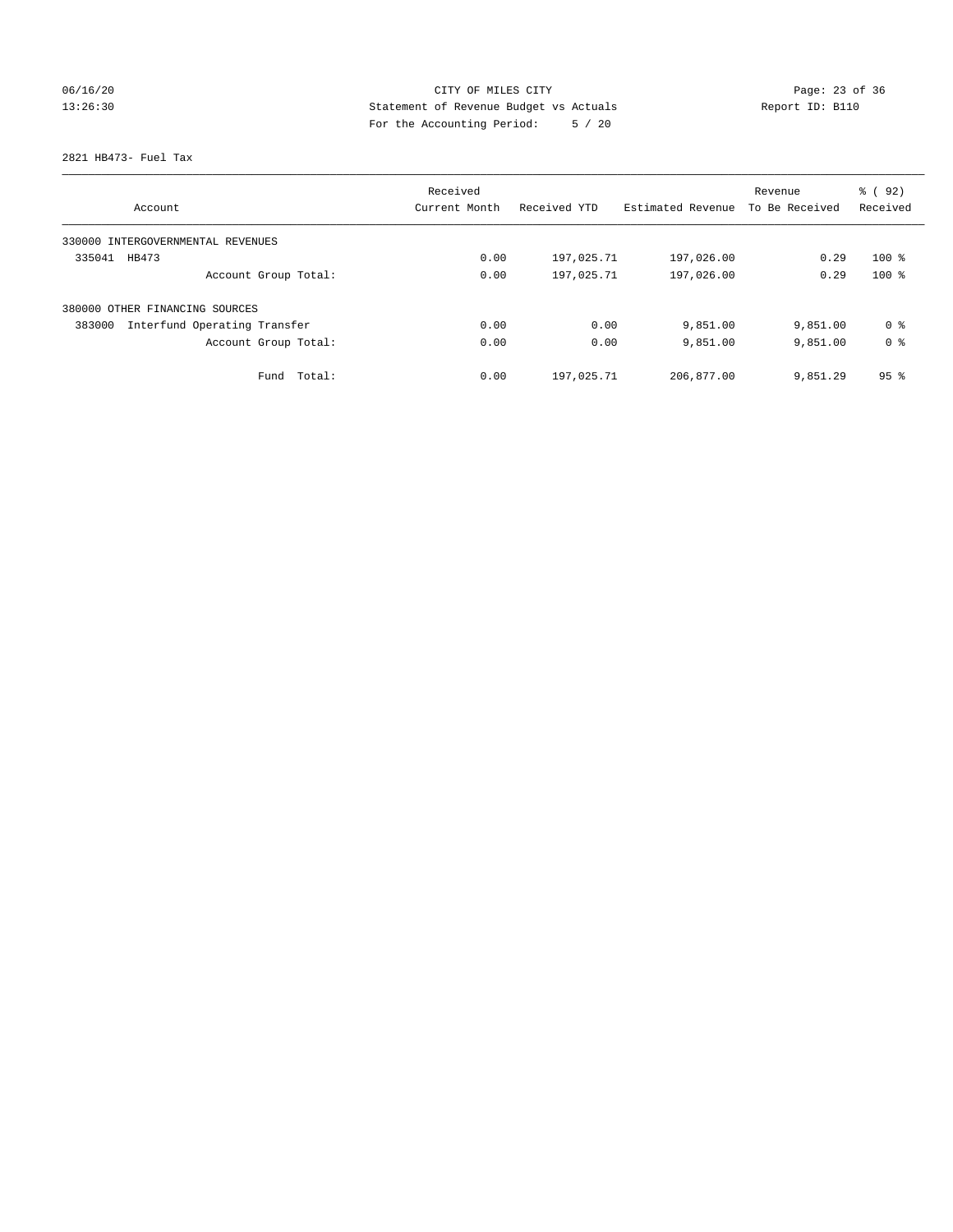## 06/16/20 Page: 24 of 36 13:26:30 Statement of Revenue Budget vs Actuals Report ID: B110 For the Accounting Period: 5 / 20

2850 Southeastern Montana Dispatch-911

|        | Account                           |        | Received<br>Current Month | Received YTD | Estimated Revenue | Revenue<br>To Be Received | % (92)<br>Received |
|--------|-----------------------------------|--------|---------------------------|--------------|-------------------|---------------------------|--------------------|
|        | 330000 INTERGOVERNMENTAL REVENUES |        |                           |              |                   |                           |                    |
| 334014 | 911 State Grant                   |        | 0.00                      | 0.00         | 371,790.00        | 371,790.00                | 0 %                |
| 335080 | Basic 911 Funds                   |        | 57,004.67                 | 222,819.76   | 138,000.00        | $-84,819.76$              | $161$ %            |
| 335081 | Enhanced 911 Funds                |        | 0.00                      | 0.00         | 63,000.00         | 63,000.00                 | 0 <sup>8</sup>     |
|        | Account Group Total:              |        | 57,004.67                 | 222,819.76   | 572,790.00        | 349,970.24                | 39 <sup>8</sup>    |
|        | 370000 INVESTMENT EARNINGS        |        |                           |              |                   |                           |                    |
| 371010 | Investment Earnings               |        | 634.29                    | 2,840.78     | 6,800.00          | 3,959.22                  | $42$ $%$           |
|        | Account Group Total:              |        | 634.29                    | 2,840.78     | 6,800.00          | 3,959.22                  | $42*$              |
|        | Fund                              | Total: | 57,638.96                 | 225,660.54   | 579,590.00        | 353,929.46                | 39 <sup>8</sup>    |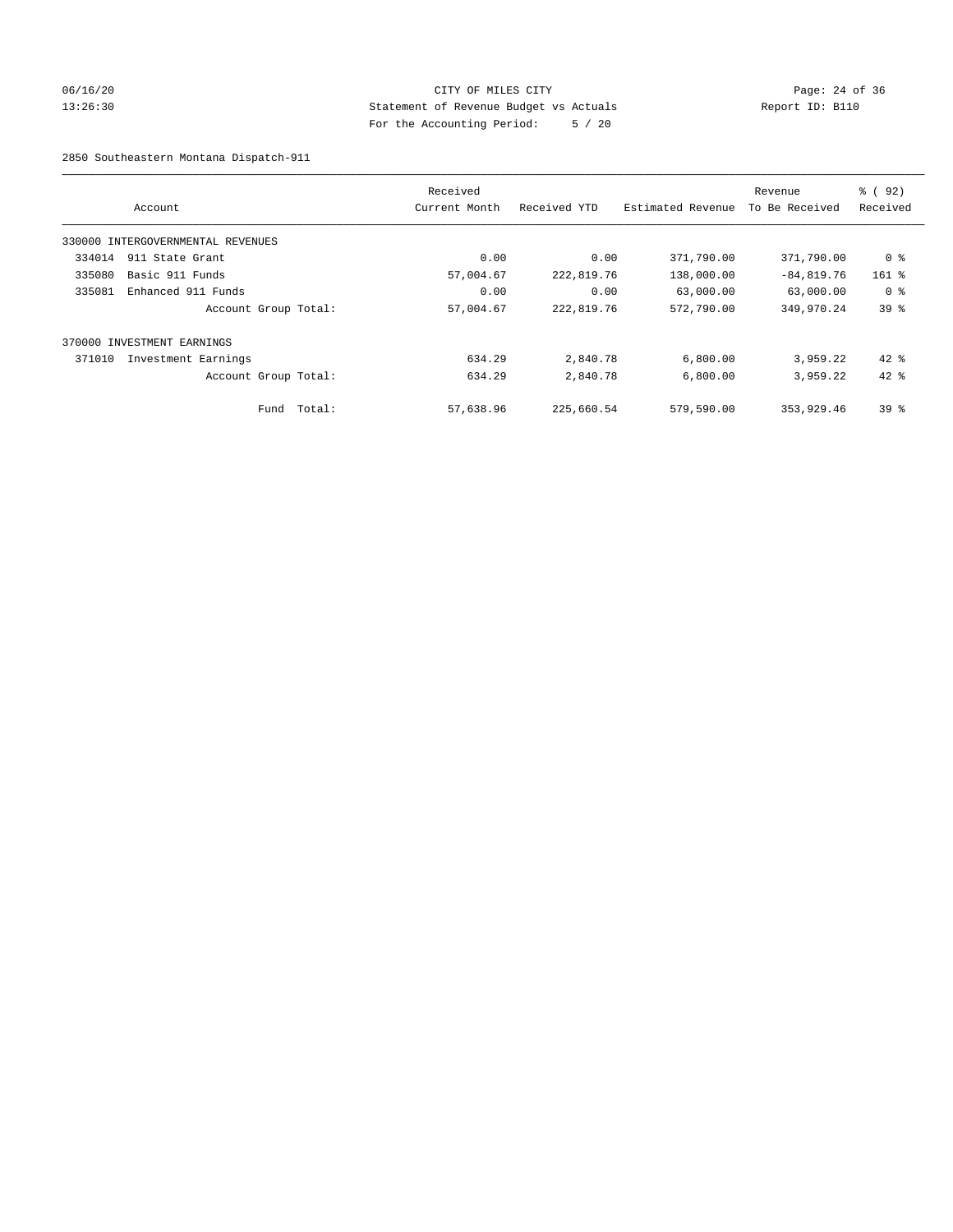## 06/16/20 Page: 25 of 36 13:26:30 Statement of Revenue Budget vs Actuals Report ID: B110 For the Accounting Period: 5 / 20

2880 LIBRARY GRANTS

|        |                                   | Received      |              |                   | Revenue        | 8 (92)         |
|--------|-----------------------------------|---------------|--------------|-------------------|----------------|----------------|
|        | Account                           | Current Month | Received YTD | Estimated Revenue | To Be Received | Received       |
|        | 330000 INTERGOVERNMENTAL REVENUES |               |              |                   |                |                |
| 334100 | Library - State Aid               | 0.00          | 5,398.69     | 5,399.00          | 0.31           | $100*$         |
| 334101 | HB#193-Interlibrary Loan Reimb    | 0.00          | 0.00         | 5,000.00          | 5.000.00       | 0 <sup>8</sup> |
| 334104 | Sagebrush Fed Headquarters        | 0.00          | 5,949.98     | 0.00              | $-5,949.98$    | $***$ $ -$     |
| 334105 | Sagebrush Fed/Coal Sev Tax        | 0.00          | 0.00         | 4,847.00          | 4,847.00       | 0 <sup>8</sup> |
|        | Account Group Total:              | 0.00          | 11,348.67    | 15,246.00         | 3,897.33       | 74 %           |
|        | Total:<br>Fund                    | 0.00          | 11,348.67    | 15,246.00         | 3,897.33       | 74 %           |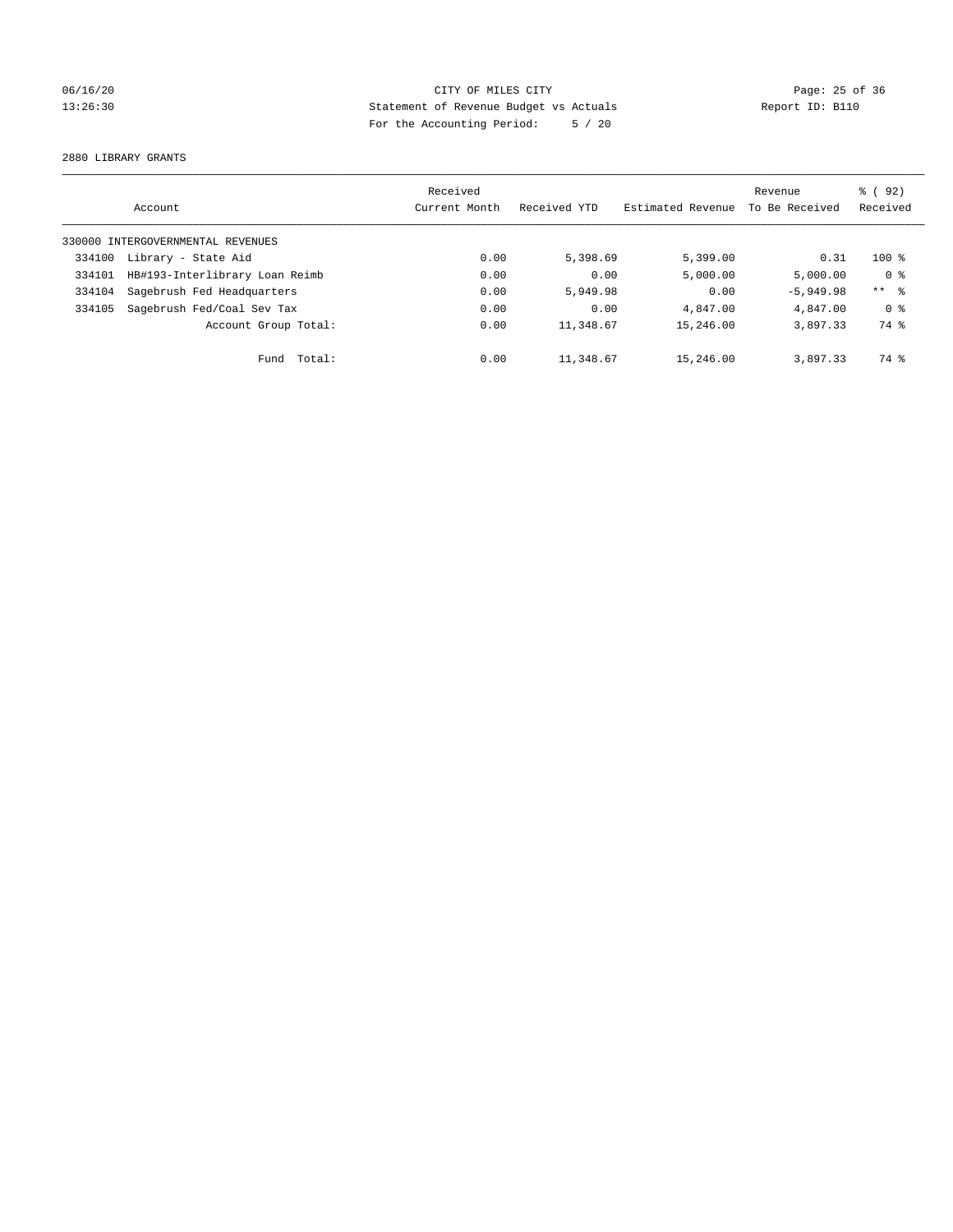# 06/16/20 Page: 26 of 36 13:26:30 Statement of Revenue Budget vs Actuals Report ID: B110 For the Accounting Period: 5 / 20

2935 Historic Preservation

| Account                                | Received<br>Current Month | Received YTD | Estimated Revenue | Revenue<br>To Be Received | % (92)<br>Received |
|----------------------------------------|---------------------------|--------------|-------------------|---------------------------|--------------------|
| 330000 INTERGOVERNMENTAL REVENUES      |                           |              |                   |                           |                    |
| 334000<br>State Grants                 | 0.00                      | 0.00         | 5,500.00          | 5,500.00                  | 0 <sup>8</sup>     |
| Account Group Total:                   | 0.00                      | 0.00         | 5,500.00          | 5,500.00                  | 0 <sup>8</sup>     |
| 340000 Charges for Services            |                           |              |                   |                           |                    |
| 346080<br>Preservation Service Fees    | 0.00                      | 0.00         | 1,200.00          | 1,200.00                  | 0 <sup>8</sup>     |
| Account Group Total:                   | 0.00                      | 0.00         | 1,200.00          | 1,200.00                  | 0 <sup>8</sup>     |
| 360000 MISCELLANEOUS REVENUE           |                           |              |                   |                           |                    |
| 362020<br>MISC REVENUE                 | 0.00                      | 90.00        | 0.00              | $-90.00$                  | $***$ $ -$         |
| Account Group Total:                   | 0.00                      | 90.00        | 0.00              | $-90.00$                  | $***$ $\approx$    |
| 380000 OTHER FINANCING SOURCES         |                           |              |                   |                           |                    |
| Interfund Operating Transfer<br>383000 | 0.00                      | 2,200.00     | 2,200.00          | 0.00                      | 100 %              |
| Account Group Total:                   | 0.00                      | 2,200.00     | 2,200.00          | 0.00                      | $100*$             |
| Fund Total:                            | 0.00                      | 2.290.00     | 8,900.00          | 6.610.00                  | 26%                |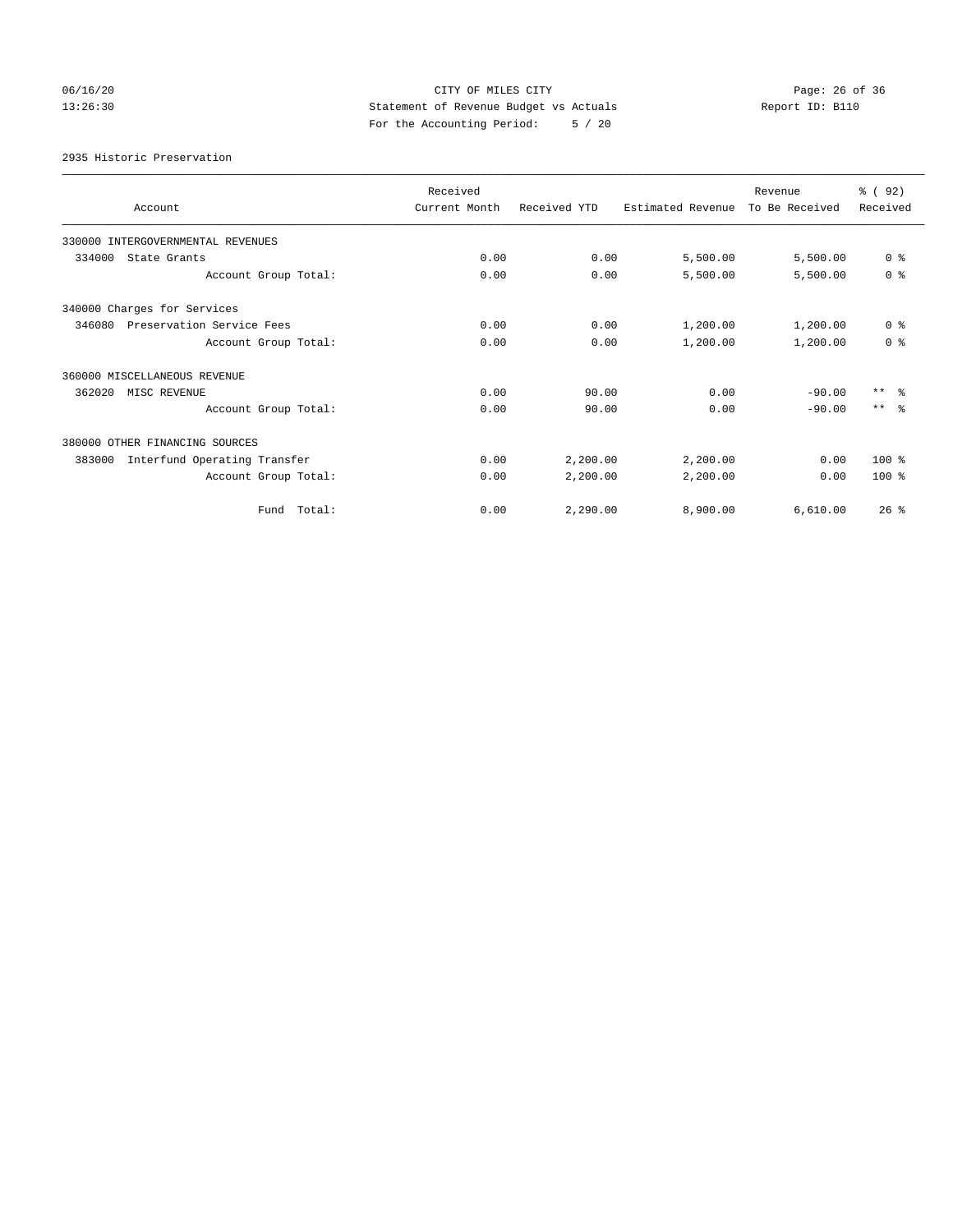## 06/16/20 Page: 27 of 36 13:26:30 Statement of Revenue Budget vs Actuals Report ID: B110 For the Accounting Period: 5 / 20

2985 RETIRED SENIOR VOLUNTEER PROG (RSVP)

| Account                           |             | Received<br>Current Month | Received YTD | Estimated Revenue | Revenue<br>To Be Received | 8 (92)<br>Received |
|-----------------------------------|-------------|---------------------------|--------------|-------------------|---------------------------|--------------------|
|                                   |             |                           |              |                   |                           |                    |
| 330000 INTERGOVERNMENTAL REVENUES |             |                           |              |                   |                           |                    |
| 331165<br>RSVP FEDERAL GRANTS     |             | 7,385.41                  | 63,861.68    | 78,912.00         | 15,050.32                 | 81 %               |
| 331166<br>RSVP-Fallon/Custer      |             | 0.00                      | 6,083.11     | 0.00              | $-6,083.11$               | $***$ $ -$         |
| Account Group Total:              |             | 7,385.41                  | 69,944.79    | 78,912.00         | 8,967.21                  | 89 %               |
| 360000 MISCELLANEOUS REVENUE      |             |                           |              |                   |                           |                    |
| 362020<br>MISC REVENUE            |             | 20.00                     | 20, 414.30   | 18,600.00         | $-1,814.30$               | $110*$             |
| Account Group Total:              |             | 20.00                     | 20, 414.30   | 18,600.00         | $-1,814.30$               | $110*$             |
| 370000 INVESTMENT EARNINGS        |             |                           |              |                   |                           |                    |
| 371010<br>Investment Earnings     |             | 70.25                     | 140.25       | 0.00              | $-140.25$                 | $***$ $ -$         |
| Account Group Total:              |             | 70.25                     | 140.25       | 0.00              | $-140.25$                 | $***$ $ -$         |
|                                   | Fund Total: | 7,475.66                  | 90,499.34    | 97,512.00         | 7,012.66                  | 93%                |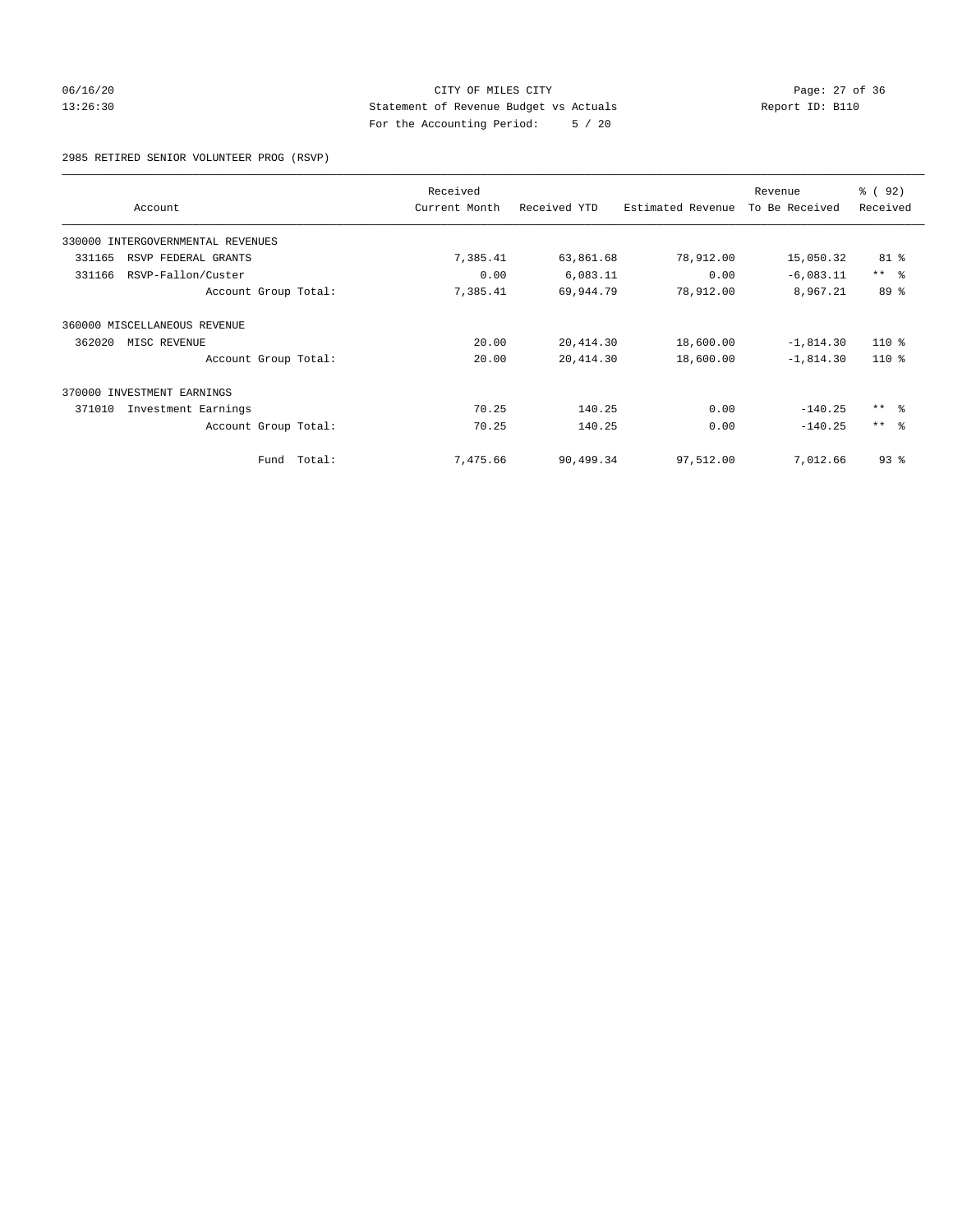## 06/16/20 Page: 28 of 36 13:26:30 Statement of Revenue Budget vs Actuals Report ID: B110 For the Accounting Period: 5 / 20

3670 SID 211

| Account                      |                                         | Received<br>Current Month | Received YTD | Estimated Revenue | Revenue<br>To Be Received | 8 (92)<br>Received |
|------------------------------|-----------------------------------------|---------------------------|--------------|-------------------|---------------------------|--------------------|
| 360000 MISCELLANEOUS REVENUE |                                         |                           |              |                   |                           |                    |
| 363020                       | Bond Principal and Interest Assessments | 1,430.83                  | 3,790.14     | 5,347.00          | 1,556.86                  | 71 %               |
|                              | Account Group Total:                    | 1,430.83                  | 3,790.14     | 5,347.00          | 1,556.86                  | 71 %               |
|                              | Total:<br>Fund                          | 1,430.83                  | 3,790.14     | 5,347.00          | 1,556.86                  | 71 %               |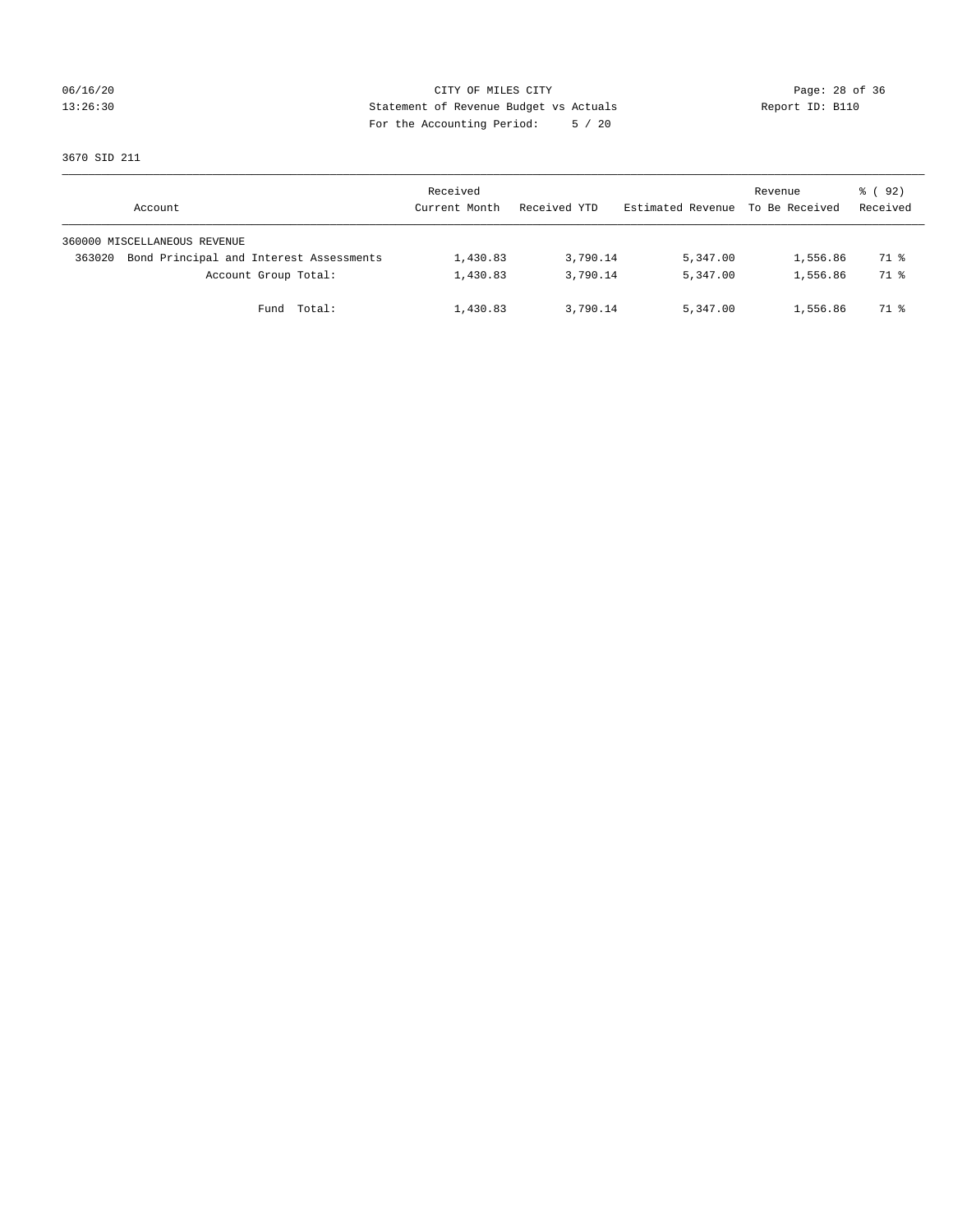## 06/16/20 Page: 29 of 36 13:26:30 Statement of Revenue Budget vs Actuals Report ID: B110 For the Accounting Period: 5 / 20

4000 General Fund Capitol Improvement Fund

|        | Account                    |             | Received<br>Current Month |        | Received YTD |        | Estimated Revenue | Revenue<br>To Be Received | 8 (92)<br>Received |
|--------|----------------------------|-------------|---------------------------|--------|--------------|--------|-------------------|---------------------------|--------------------|
|        | 370000 INVESTMENT EARNINGS |             |                           |        |              |        |                   |                           |                    |
| 371010 | Investment Earnings        |             |                           | 208.15 |              | 891.33 | 1,400.00          | 508.67                    | 64 %               |
|        | Account Group Total:       |             |                           | 208.15 |              | 891.33 | 1,400.00          | 508.67                    | 64 %               |
|        |                            | Fund Total: |                           | 208.15 |              | 891.33 | 1,400.00          | 508.67                    | 64 %               |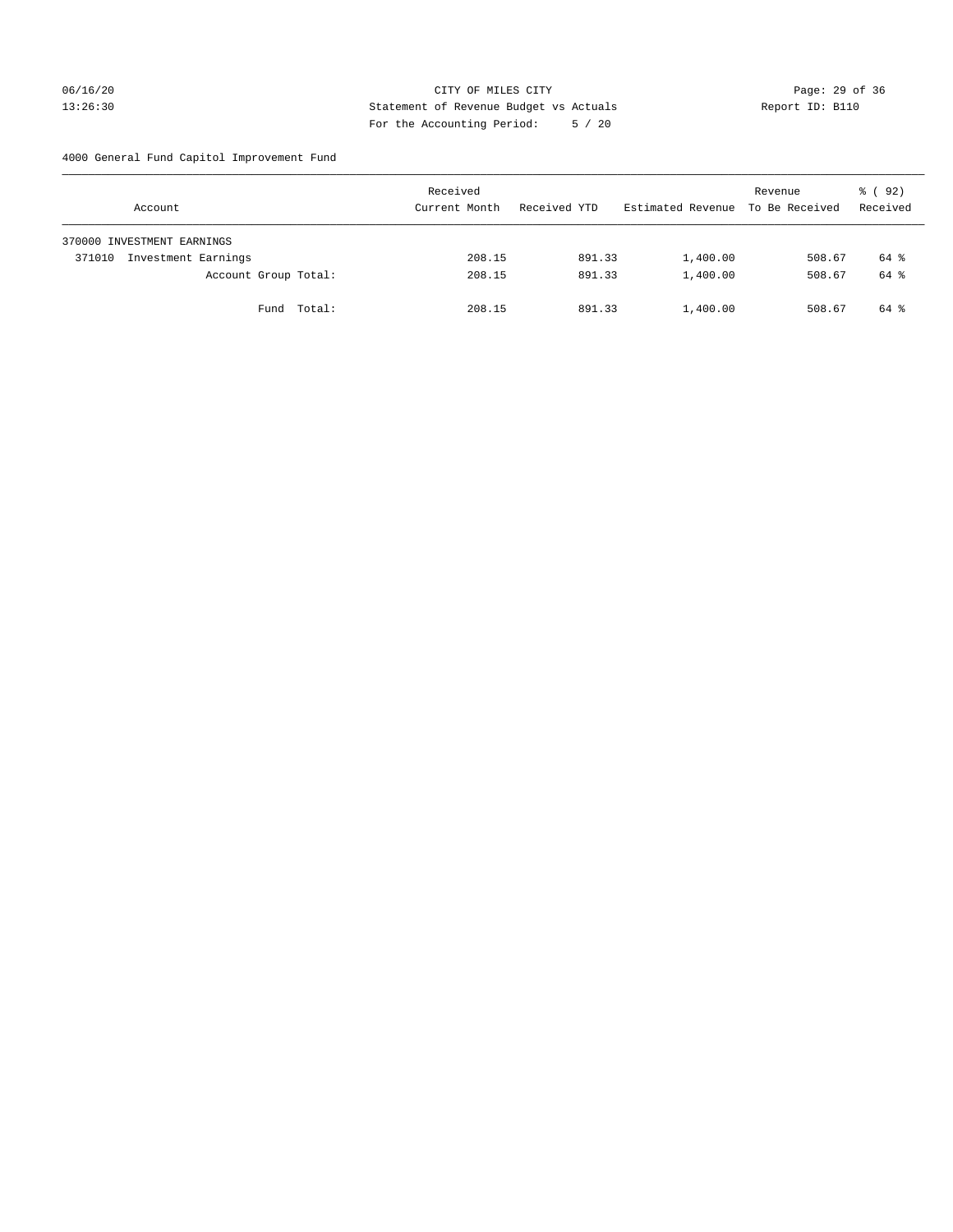## 06/16/20 Page: 30 of 36 13:26:30 Statement of Revenue Budget vs Actuals Report ID: B110 For the Accounting Period: 5 / 20

4050 Ambulance Capital Improvement Fund

| Account                           | Received<br>Current Month | Received YTD | Estimated Revenue | Revenue<br>To Be Received | 8 (92)<br>Received |
|-----------------------------------|---------------------------|--------------|-------------------|---------------------------|--------------------|
| 330000 INTERGOVERNMENTAL REVENUES |                           |              |                   |                           |                    |
| 337000<br>Private Grants          | 0.00                      | 350.00       | 0.00              | $-350.00$                 | $***$ %            |
| Account Group Total:              | 0.00                      | 350.00       | 0.00              | $-350.00$                 | $***$ %            |
| Fund Total:                       | 0.00                      | 350.00       | 0.00              | $-350.00$                 | $***$ %            |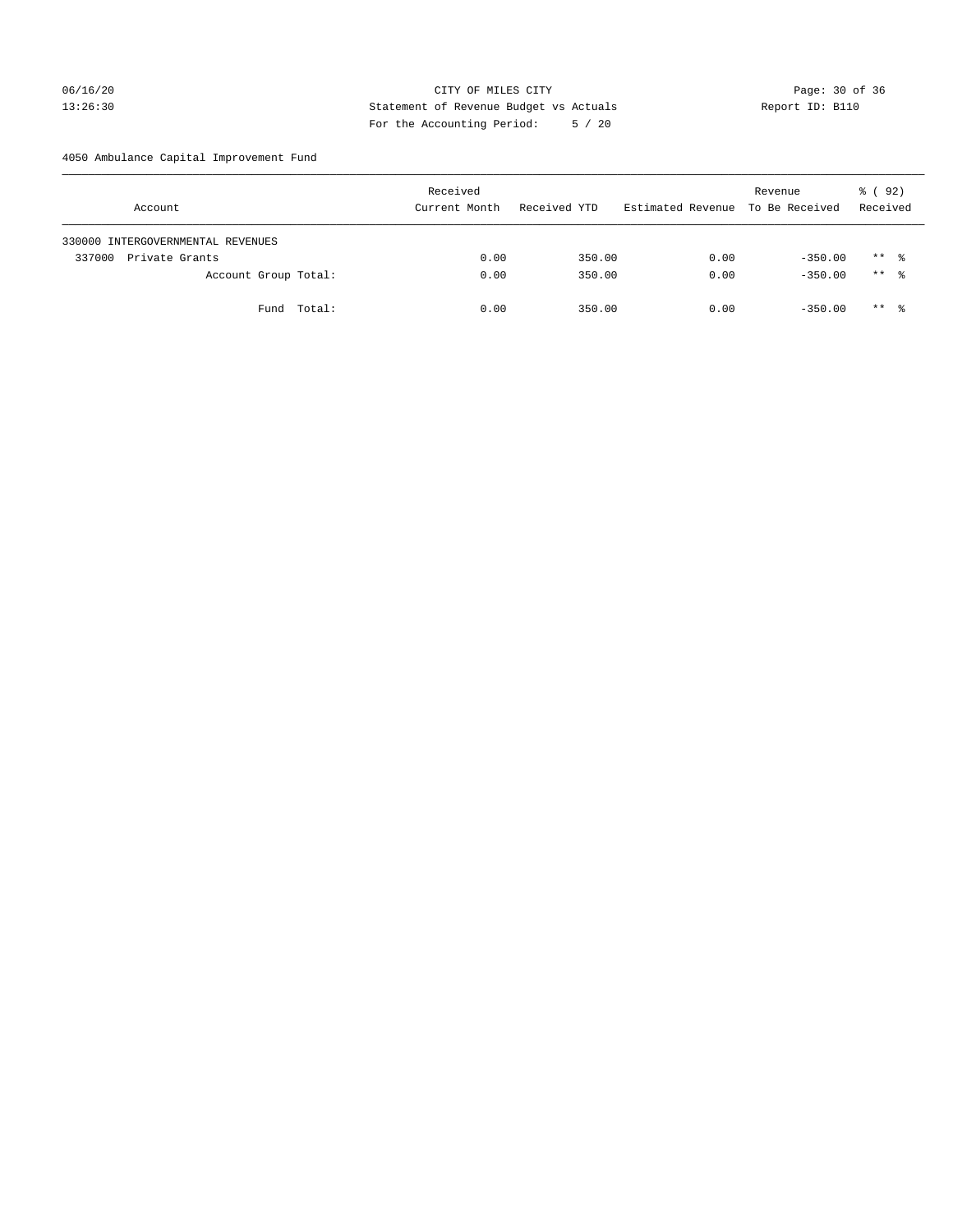## 06/16/20 Page: 31 of 36 13:26:30 Statement of Revenue Budget vs Actuals Report ID: B110 For the Accounting Period: 5 / 20

4060 CAPITAL IMPROV-PUBLIC WORKS

|        | Account                            | Received<br>Current Month | Received YTD | Estimated Revenue | Revenue<br>To Be Received | % (92)<br>Received |
|--------|------------------------------------|---------------------------|--------------|-------------------|---------------------------|--------------------|
|        |                                    |                           |              |                   |                           |                    |
|        | 320000 LICENSES AND PERMITS        |                           |              |                   |                           |                    |
| 323040 | Other Miscellaneous Permits        | 200.00                    | 3,750.00     | 4,200.00          | 450.00                    | 89 %               |
|        | Account Group Total:               | 200.00                    | 3,750.00     | 4,200.00          | 450.00                    | 89 %               |
|        | 340000 Charges for Services        |                           |              |                   |                           |                    |
| 343014 | Street Cleaning                    | 0.00                      | 0.00         | 10,800.00         | 10,800.00                 | 0 <sup>8</sup>     |
| 343016 | Prkg Vio/Off Str-Impnd Fees        | 0.00                      | 0.00         | 500.00            | 500.00                    | 0 <sup>8</sup>     |
| 343018 | Sale of Street & Roadway Materials | 0.00                      | 209.00       | 1,000.00          | 791.00                    | $21$ $%$           |
|        | Account Group Total:               | 0.00                      | 209.00       | 12,300.00         | 12,091.00                 | 2 <sup>8</sup>     |
|        | 370000 INVESTMENT EARNINGS         |                           |              |                   |                           |                    |
| 371010 | Investment Earnings                | 1,062.42                  | 7,485.50     | 2,500.00          | $-4,985.50$               | $299$ $%$          |
|        | Account Group Total:               | 1,062.42                  | 7,485.50     | 2,500.00          | $-4,985.50$               | $299$ $%$          |
|        | Total:<br>Fund                     | 1,262.42                  | 11,444.50    | 19,000.00         | 7,555.50                  | 60 %               |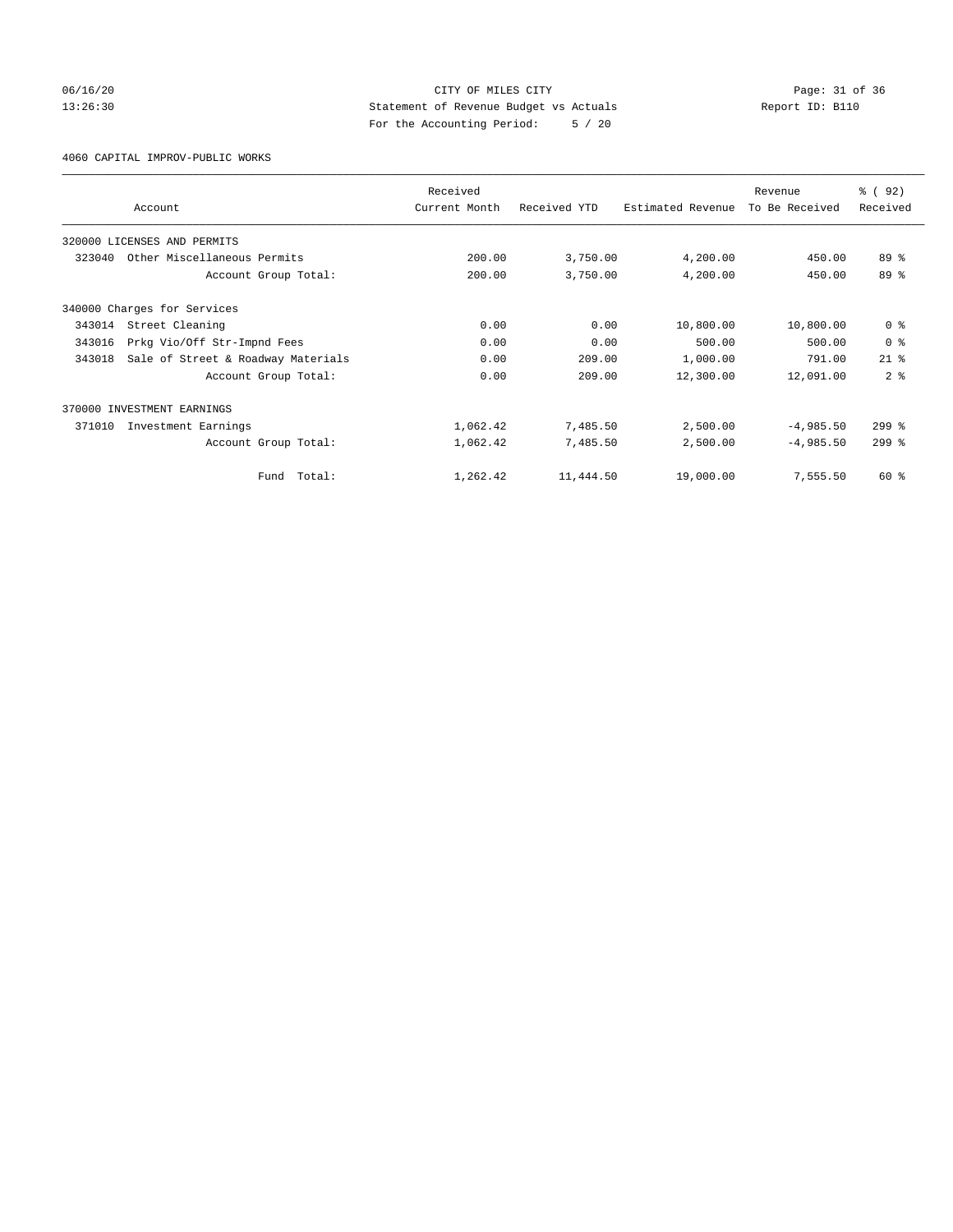# 06/16/20 Page: 32 of 36 13:26:30 Statement of Revenue Budget vs Actuals Report ID: B110 For the Accounting Period: 5 / 20

## 5210 WATER UTILITY

|        |                                | Received      |              |                   | Revenue        | 8 (92)           |
|--------|--------------------------------|---------------|--------------|-------------------|----------------|------------------|
|        | Account                        | Current Month | Received YTD | Estimated Revenue | To Be Received | Received         |
|        | 340000 Charges for Services    |               |              |                   |                |                  |
| 343021 | Metered Water Sales            | 146, 116.92   | 1,782,297.34 | 1,989,000.00      | 206,702.66     | $90*$            |
| 343022 | Unmetered Water Sales/Chrgoffs | 18.71         | 634.84       | 500.00            | $-134.84$      | $127$ $%$        |
| 343023 | Bulk Water Sales               | 0.00          | 6,924.65     | 10,000.00         | 3,075.35       | 69 %             |
| 343025 | Hookup Fee                     | 600.00        | 2,645.00     | 2,500.00          | $-145.00$      | 106 <sup>8</sup> |
| 343026 | Water Install/Tap Chrgs/Labor  | 75.00         | 821.48       | 7,000.00          | 6,178.52       | $12*$            |
| 343027 | Chq for Wtr Dept. Serv         | 698.81        | 31, 443.83   | 15,000.00         | $-16, 443.83$  | $210*$           |
| 343029 | Curb Stop Replacement Fee      | 3,570.00      | 39,460.00    | 43,000.00         | 3,540.00       | $92$ $%$         |
|        | Account Group Total:           | 151,079.44    | 1,864,227.14 | 2,067,000.00      | 202,772.86     | $90*$            |
|        | 360000 MISCELLANEOUS REVENUE   |               |              |                   |                |                  |
| 362020 | MISC REVENUE                   | 0.00          | 391.80       | 0.00              | $-391.80$      | $***$ $ -$       |
|        | Account Group Total:           | 0.00          | 391.80       | 0.00              | $-391.80$      | $***$ $ -$       |
|        | 370000 INVESTMENT EARNINGS     |               |              |                   |                |                  |
| 371010 | Investment Earnings            | 28, 215.02    | 90,604.91    | 45,000.00         | $-45,604.91$   | $201$ %          |
|        | Account Group Total:           | 28, 215.02    | 90,604.91    | 45,000.00         | $-45.604.91$   | $201$ %          |
|        | Fund Total:                    | 179,294.46    | 1,955,223.85 | 2,112,000.00      | 156,776.15     | 93%              |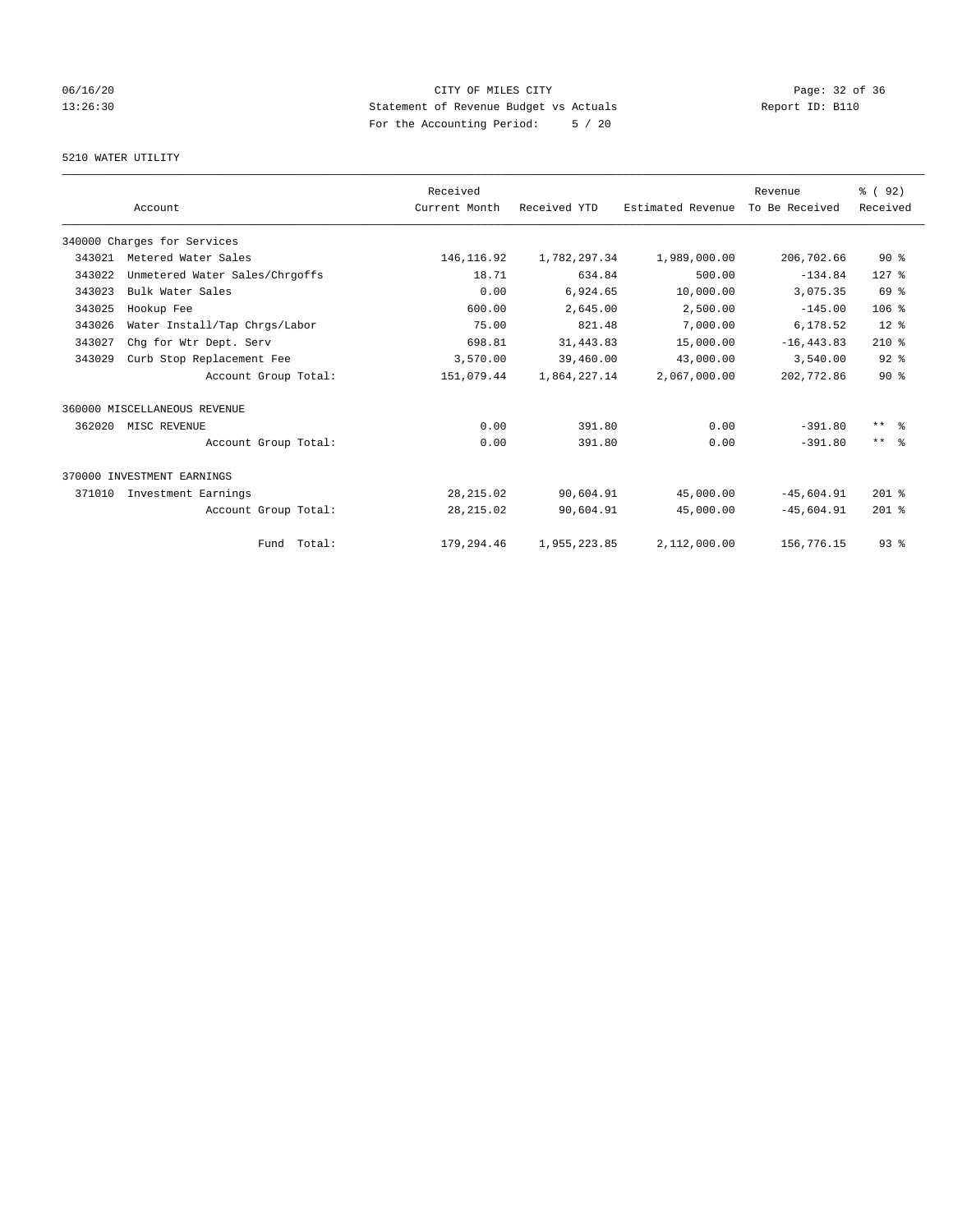# 06/16/20 Page: 33 of 36 13:26:30 Statement of Revenue Budget vs Actuals Report ID: B110 For the Accounting Period: 5 / 20

## 5310 SEWER UTILITY

|        |                                     | Received      |                |                   | Revenue        | % ( 92)                 |
|--------|-------------------------------------|---------------|----------------|-------------------|----------------|-------------------------|
|        | Account                             | Current Month | Received YTD   | Estimated Revenue | To Be Received | Received                |
|        | 340000 Charges for Services         |               |                |                   |                |                         |
| 341075 | Serv/Cnty-Interlocal Agmt           | 0.00          | 1,147.50       | 1,530.00          | 382.50         | 75 %                    |
| 343031 | Sewer Service Charges               | 168, 173. 22  | 1,818,186.69   | 2,040,000.00      | 221,813.31     | 89 %                    |
| 343032 | Sewer Installation Charges/Chrgoffs | 18.71         | 634.81         | 1,500.00          | 865.19         | $42*$                   |
| 343033 | Hookup Fee                          | 240.00        | 960.00         | 1,000.00          | 40.00          | 96%                     |
| 343034 | Treatment Facilities Fees           | 140.00        | 1,595.00       | 2,000.00          | 405.00         | $80*$                   |
| 343036 | Miscellaneous Sewer Revenue (Labor) | 2,704.00      | 15,265.65      | 4,000.00          | $-11, 265, 65$ | 382 %                   |
| 343037 | Baker Road Etc.                     | 1,080.10      | 12,551.62      | 12,000.00         | $-551.62$      | 105 <sub>8</sub>        |
|        | Account Group Total:                | 172,356.03    | 1,850,341.27   | 2,062,030.00      | 211,688.73     | $90*$                   |
|        | 360000 MISCELLANEOUS REVENUE        |               |                |                   |                |                         |
| 361010 | Land Rental                         | 0.00          | 2,873.90       | 0.00              | $-2,873.90$    | $***$ $\approx$         |
| 362020 | MISC REVENUE                        | 104.71        | 494.10         | 0.00              | $-494.10$      | $***$ $ -$              |
|        | Account Group Total:                | 104.71        | 3,368.00       | 0.00              | $-3,368,00$    | $***$ $=$ $\frac{6}{5}$ |
|        | 370000 INVESTMENT EARNINGS          |               |                |                   |                |                         |
| 371010 | Investment Earnings                 | 16,327.41     | 53, 487. 46    | 35,000.00         | $-18, 487.46$  | 153 <sub>8</sub>        |
|        | Account Group Total:                | 16,327.41     | 53, 487. 46    | 35,000.00         | $-18, 487, 46$ | $153*$                  |
|        | 380000 OTHER FINANCING SOURCES      |               |                |                   |                |                         |
| 381070 | Proceeds/Loans/Intercap 016-2015    | 408,110.00    | 408,110.00     | 489, 355.00       | 81,245.00      | 83 <sup>8</sup>         |
|        | Account Group Total:                | 408,110.00    | 408,110.00     | 489, 355.00       | 81,245.00      | 83%                     |
|        | Fund Total:                         | 596,898.15    | 2, 315, 306.73 | 2,586,385.00      | 271,078.27     | $90*$                   |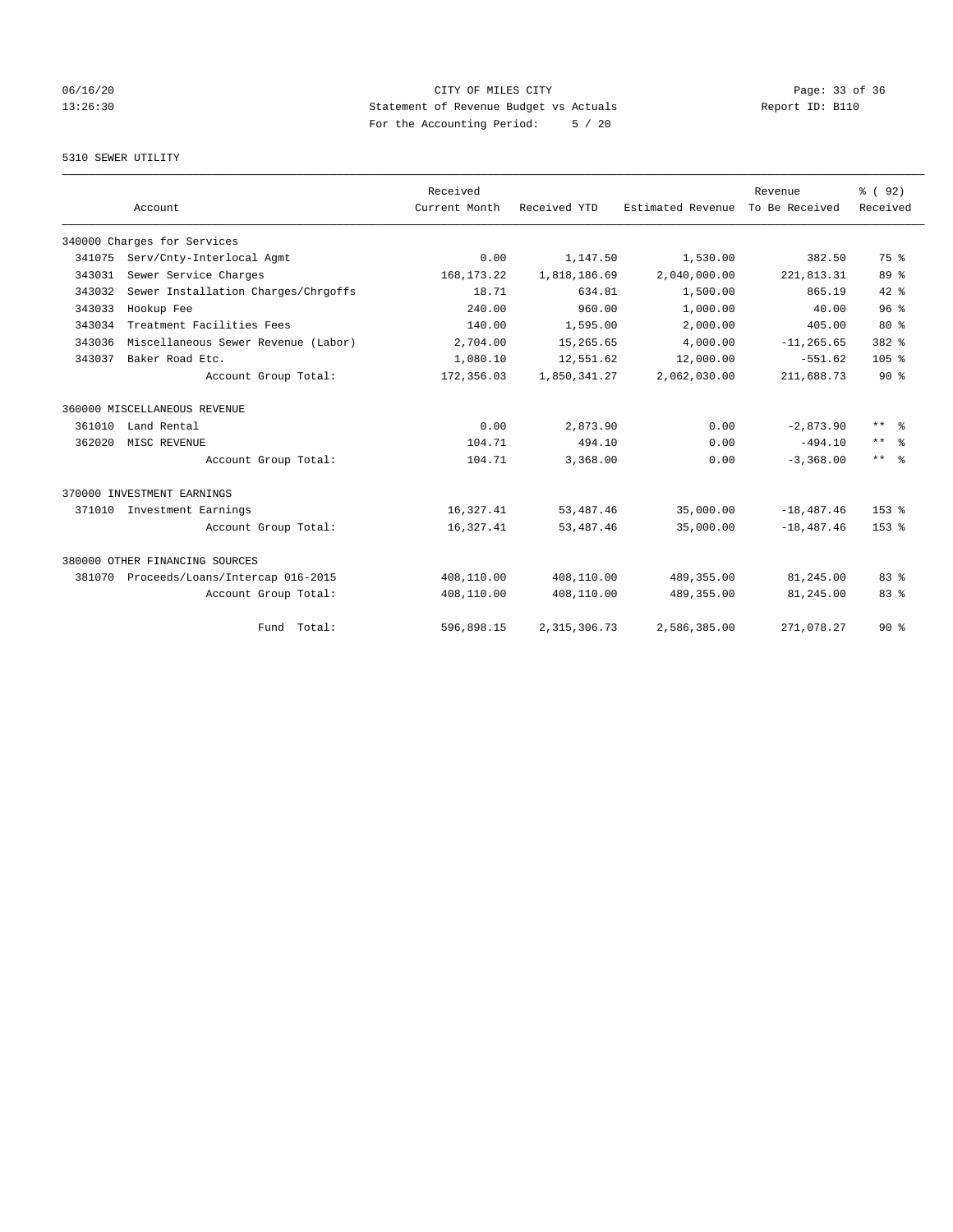## 06/16/20 Page: 34 of 36 13:26:30 Statement of Revenue Budget vs Actuals Report ID: B110 For the Accounting Period: 5 / 20

5510 AMBULANCE FUND

|              | Account                                | Received<br>Current Month | Received YTD | Estimated Revenue | Revenue<br>To Be Received | % (92)<br>Received      |
|--------------|----------------------------------------|---------------------------|--------------|-------------------|---------------------------|-------------------------|
| 310000 TAXES |                                        |                           |              |                   |                           |                         |
| 311010       | Real Property Taxes                    | 3, 153.65                 | 8,619.66     | 9,284.00          | 664.34                    | 93 <sup>8</sup>         |
| 311020       | Personal Property Taxes                | 21.36                     | 42.08        | 231.00            | 188.92                    | 18 <sup>8</sup>         |
| 312000       | Penalty & Interest on Delinquent Taxes | 0.84                      | 13.78        | 25.00             | 11.22                     | 55%                     |
|              | Account Group Total:                   | 3,175.85                  | 8,675.52     | 9,540.00          | 864.48                    | 91 <sup>°</sup>         |
|              | 330000 INTERGOVERNMENTAL REVENUES      |                           |              |                   |                           |                         |
| 331040       | Medicaid Supplemental Program-State    | 0.00                      | 18,994.86    | 12,500.00         | $-6,494.86$               | $152*$                  |
| 331993       | COVID-19 Federal Stimulus              | 17, 313.86                | 17, 313.86   | 0.00              | $-17, 313.86$             | $***$ $ -$              |
| 334000       | State Grants                           | 0.00                      | 0.00         | 50,000.00         | 50,000.00                 | 0 <sup>8</sup>          |
|              | Account Group Total:                   | 17,313.86                 | 36, 308.72   | 62,500.00         | 26, 191. 28               | 58 %                    |
|              | 340000 Charges for Services            |                           |              |                   |                           |                         |
| 341075       | Serv/Cnty-Interlocal Agmt              | 0.00                      | 48,620.00    | 45,000.00         | $-3,620.00$               | 108 <sup>8</sup>        |
| 342026       | Ambulance Charges                      | 109,506.70                | 1,189,851.83 | 914,133.00        | $-275, 718.83$            | 130 %                   |
| 342027       | Ambulance Standby                      | 0.00                      | 1,820.00     | 7,000.00          | 5,180.00                  | 26%                     |
|              | Account Group Total:                   | 109,506.70                | 1,240,291.83 | 966,133.00        | $-274, 158.83$            | $128$ %                 |
|              | 360000 MISCELLANEOUS REVENUE           |                           |              |                   |                           |                         |
| 362020       | MISC REVENUE                           | 1,150.29                  | 12,954.56    | 0.00              | $-12,954.56$              | $***$ $=$ $\frac{6}{5}$ |
| 366010       | Misc- From Charge off Accts            | 203.36                    | 11,488.57    | 5,500.00          | $-5,988.57$               | 209%                    |
| 367000       | Sale of Junk or Salvage                | 0.00                      | 0.00         | 1,000.00          | 1,000.00                  | 0 <sup>8</sup>          |
|              | Account Group Total:                   | 1,353.65                  | 24, 443.13   | 6,500.00          | $-17,943.13$              | $376$ %                 |
|              | Fund Total:                            | 131,350.06                | 1,309,719.20 | 1,044,673.00      | $-265,046.20$             | $125$ $%$               |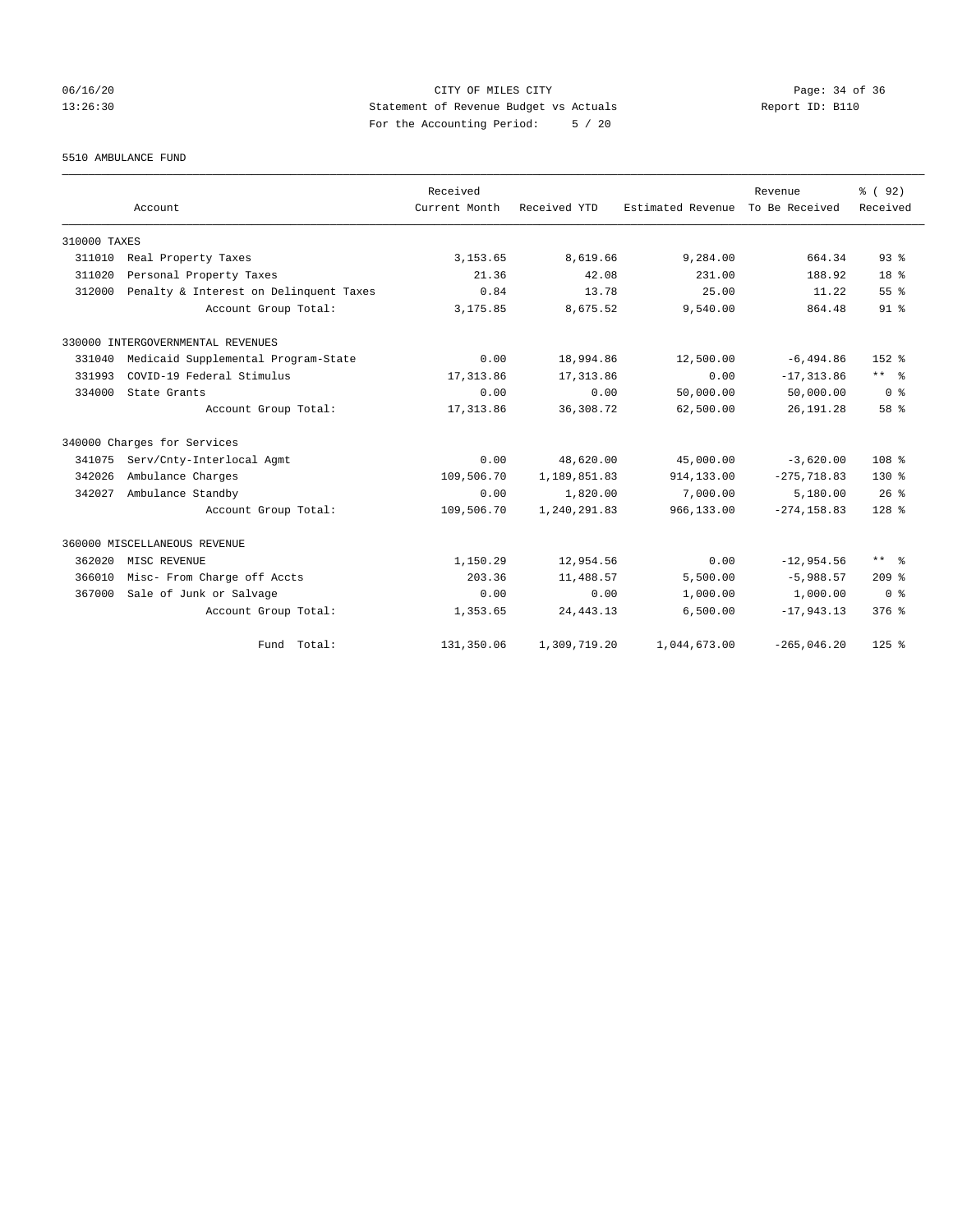## 06/16/20 Page: 35 of 36 13:26:30 Statement of Revenue Budget vs Actuals Report ID: B110 For the Accounting Period: 5 / 20

5610 AIRPORT OPERATING

|              |                                         | Received      |              |                                  | Revenue      | % (92)           |
|--------------|-----------------------------------------|---------------|--------------|----------------------------------|--------------|------------------|
|              | Account                                 | Current Month | Received YTD | Estimated Revenue To Be Received |              | Received         |
| 310000 TAXES |                                         |               |              |                                  |              |                  |
| 311010       | Real Property Taxes                     | 4,730.84      | 12,930.46    | 13,926.00                        | 995.54       | 93%              |
| 311020       | Personal Property Taxes                 | 32.06         | 63.15        | 347.00                           | 283.85       | 18 %             |
| 312000       | Penalty & Interest on Delinquent Taxes  | 1.27          | 20.65        | 40.00                            | 19.35        | $52$ $%$         |
|              | Account Group Total:                    | 4,764.17      | 13,014.26    | 14,313.00                        | 1,298.74     | 91 %             |
|              | 330000 INTERGOVERNMENTAL REVENUES       |               |              |                                  |              |                  |
|              | 331126 AIP 018-2019                     | 0.00          | 0.00         | 1.00                             | 1.00         | 0 <sup>8</sup>   |
| 331127       | FAA AIP 017-2018                        | 29,700.00     | 176,727.00   | 386,962.00                       | 210,235.00   | 46%              |
| 334060       | Coal Board Grant                        | 0.00          | 8,500.00     | 48,900.00                        | 40,400.00    | $17*$            |
|              | Account Group Total:                    | 29,700.00     | 185, 227.00  | 435,863.00                       | 250,636.00   | $42*$            |
|              | 340000 Charges for Services             |               |              |                                  |              |                  |
| 341075       | Serv/Cnty-Interlocal Agmt               | 0.00          | 16,718.25    | 30,000.00                        | 13,281.75    | 56%              |
| 343018       | Sale of Street & Roadway Materials      | 0.00          | 5,102.80     | 1,000.00                         | $-4, 102.80$ | $510*$           |
| 343061       | Landing Fees                            | 189.00        | 2,031.75     | 2,000.00                         | $-31.75$     | 102 %            |
| 343062       | Aviation Fuel                           | 14,482.89     | 301,094.60   | 300,000.00                       | $-1,094.60$  | $100*$           |
| 343064       | Hangar Rent                             | 4,364.95      | 63,099.91    | 58,000.00                        | $-5,099.91$  | 109 <sup>8</sup> |
| 343065       | Building Rentals                        | 1,235.76      | 14,335.40    | 14,000.00                        | $-335.40$    | 102 <sub>8</sub> |
| 343067       | Other - Miscellaneous                   | 142.62        | 8,337.61     | 500.00                           | $-7,837.61$  | $***$ %          |
| 343069       | Ag Contract                             | 0.00          | 10,500.00    | 10,500.00                        | 0.00         | 100 %            |
|              | Account Group Total:                    | 20, 415.22    | 421, 220.32  | 416,000.00                       | $-5, 220.32$ | $101$ %          |
|              | 360000 MISCELLANEOUS REVENUE            |               |              |                                  |              |                  |
| 361010       | Land Rental                             | 1,260.54      | 19,547.39    | 25,000.00                        | 5,452.61     | 78 %             |
| 362020       | MISC REVENUE                            | 0.00          | 388.24       | 300.00                           | $-88.24$     | $129$ $%$        |
|              | Account Group Total:                    | 1,260.54      | 19,935.63    | 25,300.00                        | 5,364.37     | 79 %             |
|              | 370000 INVESTMENT EARNINGS              |               |              |                                  |              |                  |
|              | 371010 Investment Earnings              | 466.25        | 2,331.88     | 2,500.00                         | 168.12       | $93$ $%$         |
|              | Account Group Total:                    | 466.25        | 2,331.88     | 2,500.00                         | 168.12       | 93%              |
|              | 380000 OTHER FINANCING SOURCES          |               |              |                                  |              |                  |
|              | 381070 Proceeds/Loans/Intercap 016-2015 | 0.00          | 0.00         | 264,000.00                       | 264,000.00   | 0 %              |
|              | Account Group Total:                    | 0.00          | 0.00         | 264,000.00                       | 264,000.00   | 0 <sup>8</sup>   |
|              | Fund Total:                             | 56,606.18     | 641,729.09   | 1,157,976.00                     | 516,246.91   | 55 <sup>8</sup>  |